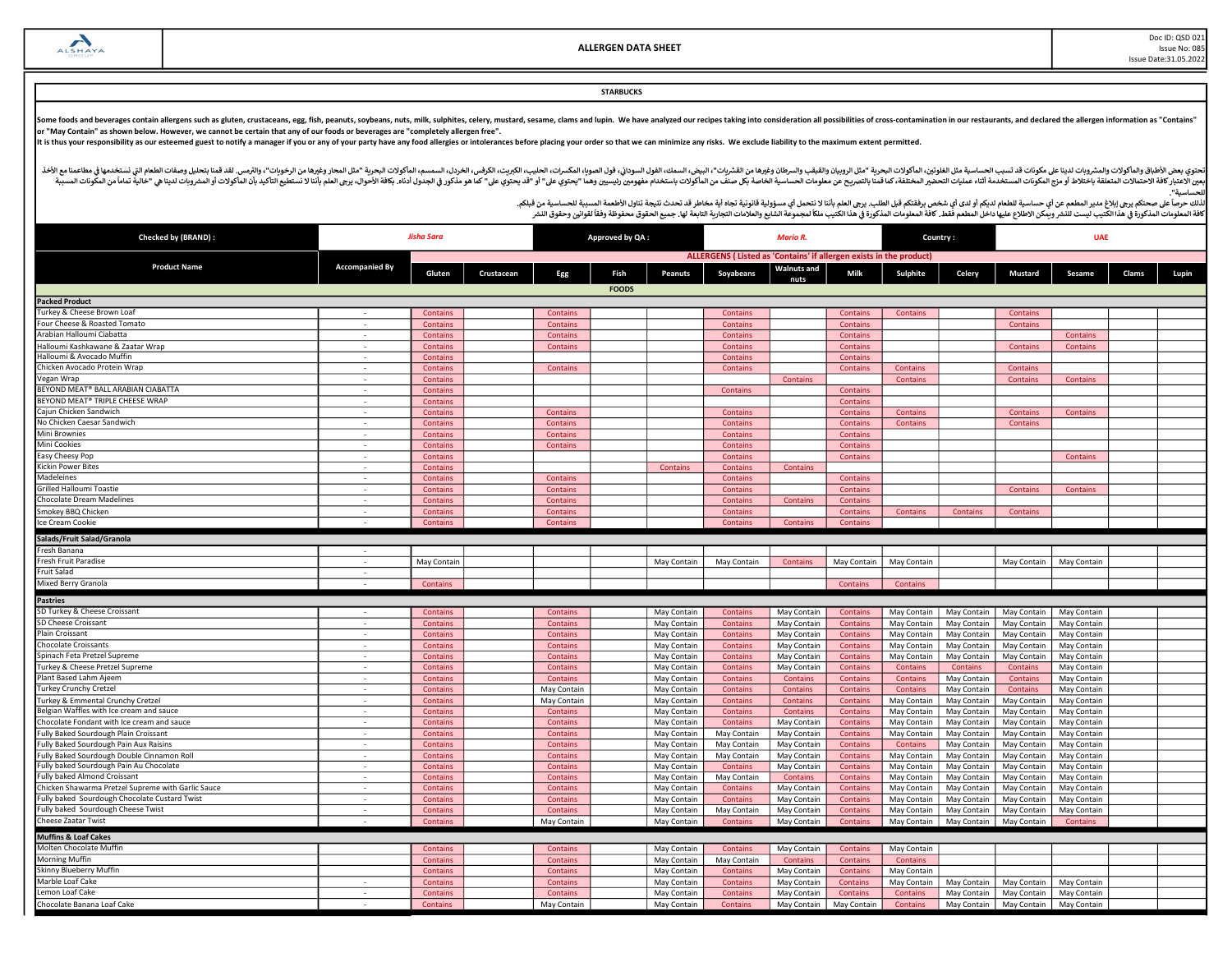Doc ID: QSD 021 Issue No: 085 Issue Date:31.05.2022

## **STARBUCKS**

Some foods and beverages contain allergens such as gluten, crustaceans, egg, fish, peanuts, soybeans, nuts, milk, sulphites, celery, mustard, sesame, clams and lupin. We have analyzed our recipes taking into consideration

It is thus your responsibility as our esteemed guest to notify a manager if you or any of your party have any food allergies or intolerances before placing your order so that we can minimize any risks. We exclude liability

أفخاله والمأكولات والمشروبات لدينا علىمكونات قد تسبب الحساسية مثل الطغورين الماكولات البودرية "مثل الروبيان والمقب والسودان وغيرها من الشروب والمعاشر ومغرها مناسب الموادا والموداء المروس الموادر الموداء المواس والمعامل الم مستر به المستر به المستر به المستخدمة التاريخية المستر المستر المستر المستر المستر المستر المستر المستر المستر المستر المستر المستر المستر المستر المستر المستر المستر المستر المستر المستر المستر المستر المستر المستر المست للحساسᘭة".

| <b>Checked by (BRAND):</b>             | Jisha Sara            |                 |            | Approved by QA: |                 |                | Mario R.                                                           |                            |                 |                 | Country:        |                 | <b>UAE</b>  |              |                 |
|----------------------------------------|-----------------------|-----------------|------------|-----------------|-----------------|----------------|--------------------------------------------------------------------|----------------------------|-----------------|-----------------|-----------------|-----------------|-------------|--------------|-----------------|
|                                        |                       |                 |            |                 |                 |                | ALLERGENS (Listed as 'Contains' if allergen exists in the product) |                            |                 |                 |                 |                 |             |              |                 |
| <b>Product Name</b>                    | <b>Accompanied By</b> | Gluten          | Crustacean | Egg             | Fish            | <b>Peanuts</b> | Soyabeans                                                          | <b>Walnuts</b> and<br>nuts | Milk            | Sulphite        | Celery          | <b>Mustard</b>  | Sesame      | <b>Clams</b> | Lupin           |
| Cakes/Cookies/Doughnuts                |                       |                 |            |                 |                 |                |                                                                    |                            |                 |                 |                 |                 |             |              |                 |
| <b>Tiramisu Cake</b>                   |                       | Contains        |            | Contains        |                 | May Contain    | May Contain                                                        | May Contain                | Contains        | May Contain     | May Contain     | May Contain     | May Contain |              |                 |
| Milk Chocolate Cookie                  |                       | Contains        |            | Contains        |                 | May Contain    | Contains                                                           | May Contain                | Contains        | May Contain     | May Contain     | May Contain     | May Contain |              |                 |
| <b>Brownie Cookie</b>                  | $\sim$                | Contains        |            | Contains        |                 | May Contain    | Contains                                                           | May Contain                | Contains        | May Contain     | May Contain     | May Contain     | May Contain |              |                 |
| Oatmeal & Cranberry Cookie             |                       | Contains        |            | Contains        |                 | May Contain    | May Contair                                                        | May Contain                | Contains        | May Contair     | May Contain     | May Contain     | May Contain |              |                 |
| Sugar Glaze Donut                      | $\sim$                | Contains        |            | Contains        |                 | May Contain    | Contains                                                           | May Contain                | Contains        | May Contain     | May Contain     | May Contain     | May Contain |              |                 |
| Chocolate Glaze Donut                  | $\sim$                | Contains        |            | Contains        |                 | May Contain    | Contains                                                           | May Contair                | Contains        | May Contair     | May Contain     | May Contain     | May Contain |              |                 |
| Carrot & Walnut Cake                   | $\sim$                | Contains        |            | <b>Contains</b> |                 | May Contain    | Contains                                                           | Contains                   | <b>Contains</b> | <b>Contains</b> | May Contain     | May Contain     | May Contain |              |                 |
| Victoria Cake                          | $\sim$                | Contains        |            | Contains        |                 | May Contain    | Contains                                                           | May Contain                | <b>Contains</b> | May Contair     | May Contain     | May Contain     | May Contain |              |                 |
| Strawberry Cheesecake                  | $\sim$                | Contains        |            | Contains        |                 | May Contain    | Contains                                                           | May Contain                | <b>Contains</b> | May Contain     | May Contain     | May Contain     | May Contain |              |                 |
| Vegan Chocolate Raspberry cake         | $\sim$                | Contains        |            | May Contain     |                 | May Contain    | Contains                                                           | May Contain                | May Contain     | Contains        | May Contain     | May Contain     | May Contain |              |                 |
| Original Chocolate Cake                | $\sim$                | Contains        |            | Contains        |                 | May Contain    | Contains                                                           | May Contain                | Contains        | May Contain     | May Contain     | May Contain     | May Contain |              |                 |
| Chocolate Lazy Cake                    | $\sim$                | Contains        |            | May Contain     |                 | May Contain    | Contains                                                           | Contains                   | <b>Contains</b> | May Contain     | May Contain     | May Contain     | May Contain |              |                 |
| Labneh & Zataar Pie                    | $\sim$                | Contains        |            | Contains        |                 | May Contain    | Contains                                                           | May Contair                | Contains        | May Contain     | May Contain     | May Contain     | Contains    |              |                 |
| <b>DDL Praline Crepe Cake</b>          | $\sim$                | Contains        |            | Contains        |                 | May Contain    | Contains                                                           | <b>Contains</b>            | Contains        | Contains        | May Contain     | May Contain     | May Contain |              |                 |
| <b>Sweetheart Cookie</b>               |                       | Contains        |            | <b>Contains</b> |                 | May Contain    | Contains                                                           | <b>Contains</b>            | Contains        | May Contair     | May Contain     | May Contain     | May Contain |              |                 |
| Toffee Dates & Pecan Cake              | $\sim$                | Contains        |            | May Contain     |                 | May Contain    | Contains                                                           | <b>Contains</b>            | May Contain     | Contains        | May Contain     | May Contain     | May Contain |              |                 |
| Baked Lemon Cheesecake                 | $\sim$                | <b>Contains</b> |            | <b>Contains</b> |                 | May Contain    | May Contain                                                        | May Contair                | Contains        | Contains        | May Contain     | May Contain     | May Contain |              |                 |
| Pizza Pretzel                          | $\sim$                | Contains        |            | Contains        |                 | May Contain    | Contains                                                           | May Contain                | Contains        | May Contair     | May Contain     | May Contain     | May Contain |              |                 |
| <b>Watermelon Cakesicles</b>           |                       | Contains        |            | Contains        |                 | May Contain    | Contains                                                           | May Contain                | Contains        | May Contair     | May Contain     | May Contain     | May Contain |              |                 |
|                                        |                       |                 |            |                 |                 |                |                                                                    |                            |                 |                 |                 |                 |             |              |                 |
| Airport                                |                       |                 |            |                 |                 |                |                                                                    |                            |                 |                 |                 |                 |             |              |                 |
| Caramel Walnut Muffin                  |                       | Contains        |            | <b>Contains</b> |                 | May Contain    | Contains                                                           | Contains                   | Contains        | May Contain     | May Contain     | May Contain     | May Contain |              |                 |
| Chicken Cheese Onion Quiche            |                       | Contains        |            | Contains        |                 | May Contain    | May Contain                                                        | May Contair                | Contains        | May Contain     | May Contain     | Contain         | May Contain |              |                 |
| Spinach Pepper Quiche                  | $\sim$                | Contains        |            | Contains        |                 | May Contain    | May Contain                                                        | May Contain                | Contains        | May Contain     | May Contain     | May Contain     | May Contain |              |                 |
|                                        |                       |                 |            |                 |                 |                |                                                                    |                            |                 |                 |                 |                 |             |              |                 |
| Bluewater                              |                       |                 |            |                 |                 |                |                                                                    |                            |                 |                 |                 |                 |             |              |                 |
| Cheese & Fruit Box                     |                       | Contains        |            | May Contain     |                 | May Contain    | May Contain                                                        | Contains                   | Contains        | Contains        | Contains        | May Contain     | Contains    |              |                 |
| Hummus & Vegetable Patties Salad       | $\sim$                | Contains        |            |                 |                 |                | Contains                                                           |                            |                 | Contains        |                 |                 | Contains    |              |                 |
| Pear & Almond Tart                     | $\sim$                | <b>Contains</b> |            | Contains        |                 | May Contain    | May Contain                                                        | <b>Contains</b>            | Contains        | May Contain     | May Contain     | May Contain     | May Contain |              |                 |
| Vegan Rainbow Salad                    | $\sim$                |                 |            |                 |                 |                |                                                                    | Contains                   |                 | Contains        |                 | Contains        |             |              |                 |
| Cheese& Mushroom Brioche Melt          |                       | Contains        |            | Contains        |                 | May Contain    | <b>Contains</b>                                                    | May Contain                | Contains        | May Contain     | May Contain     | May Contain     | May Contain |              |                 |
| Olives & Cheese Knots                  | $\sim$                | Contains        |            | Contains        |                 | May Contain    | Contains                                                           | May Contain                | Contains        | May Contain     | May Contain     | May Contain     | May Contain |              |                 |
| <b>Cheese Palmiers</b>                 |                       | Contains        |            | Contains        |                 | May Contain    | May Contain                                                        | May Contain                | Contains        | May Contain     | May Contain     | May Contain     | May Contain |              |                 |
| Cheese & Pesto Knots                   | $\sim$                | Contains        |            | Contains        |                 | May Contain    | Contains                                                           | May Contain                | Contains        | May Contain     | May Contain     | May Contain     | Contains    |              |                 |
| Tiramisu                               |                       | Contains        |            | Contains        |                 | May Contain    | May Contain                                                        | May Contain                | Contains        | May Contair     | May Contain     | May Contain     | May Contain |              |                 |
| Apple Crumble Tart                     | $\sim$                | Contains        |            | Contains        |                 | May Contain    | May Contain                                                        | <b>Contains</b>            | Contains        | May Contain     | May Contain     | May Contain     | May Contain |              |                 |
| Crispy Chicken Sandwich                | $\sim$                | Contains        |            | <b>Contains</b> | May Contain     | May Contain    | Contains                                                           | May Contair                | Contains        | Contains        | May Contain     | Contains        | May Contain |              |                 |
| Halloumi & Pesto Pave                  |                       | Contains        |            | Contains        |                 | May Contain    | May Contain                                                        | May Contain                | Contains        | May Contain     | May Contain     | May Contain     | May Contain |              |                 |
| <b>Wegaya Products</b>                 |                       |                 |            |                 |                 |                |                                                                    |                            |                 |                 |                 |                 |             |              |                 |
| Tropical Fruits & Yoghurt Pot          |                       |                 |            |                 |                 |                |                                                                    |                            | Contains        |                 |                 |                 |             |              |                 |
| Strawberry & Banana Granola            |                       | Contains        |            |                 |                 |                |                                                                    | <b>Contains</b>            | Contains        | <b>Contains</b> |                 |                 |             |              |                 |
| Chicken Avo Salad                      | $\sim$                |                 |            |                 |                 |                |                                                                    |                            | Contains        | Contains        |                 |                 |             |              |                 |
| Mediterranean Delite                   | $\sim$                | <b>Contains</b> |            |                 |                 |                |                                                                    |                            | Contains        | Contains        |                 |                 |             |              |                 |
| Beetroot & Veggie Dip                  | $\sim$                |                 |            |                 |                 |                |                                                                    |                            |                 |                 | Contains        |                 | Contains    |              |                 |
| Chicken & Red Pepper Roll              |                       | Contains        |            |                 |                 |                |                                                                    |                            | <b>Contains</b> | Contains        |                 |                 | Contains    |              | Contains        |
| Chicken, Mayo & Mustard Sub            | $\sim$                | Contains        |            | Contains        |                 |                | Contains                                                           |                            |                 | Contains        |                 | Contains        |             |              | Contains        |
| Smoked Salmon Roll                     |                       | Contains        |            |                 | <b>Contains</b> |                |                                                                    |                            | Contains        |                 |                 |                 |             |              | Contains        |
| Light Tuna Sub                         |                       | Contains        |            | Contains        | <b>Contains</b> |                | Contains                                                           |                            |                 | <b>Contains</b> | <b>Contains</b> | <b>Contains</b> |             |              | <b>Contains</b> |
| <b>Crisps</b>                          |                       |                 |            |                 |                 |                |                                                                    |                            |                 |                 |                 |                 |             |              |                 |
| Hunter Crisps Salted                   |                       |                 |            |                 |                 |                |                                                                    |                            |                 |                 |                 |                 |             |              |                 |
| Hunter Crisps Sea Salt & Cider Vinegar |                       |                 |            |                 |                 |                |                                                                    |                            |                 |                 |                 |                 |             |              |                 |
| Hunter Crisps Hot Chilli Peppers       |                       | Contains        |            |                 |                 |                | Contains                                                           |                            | Contains        |                 |                 |                 |             |              |                 |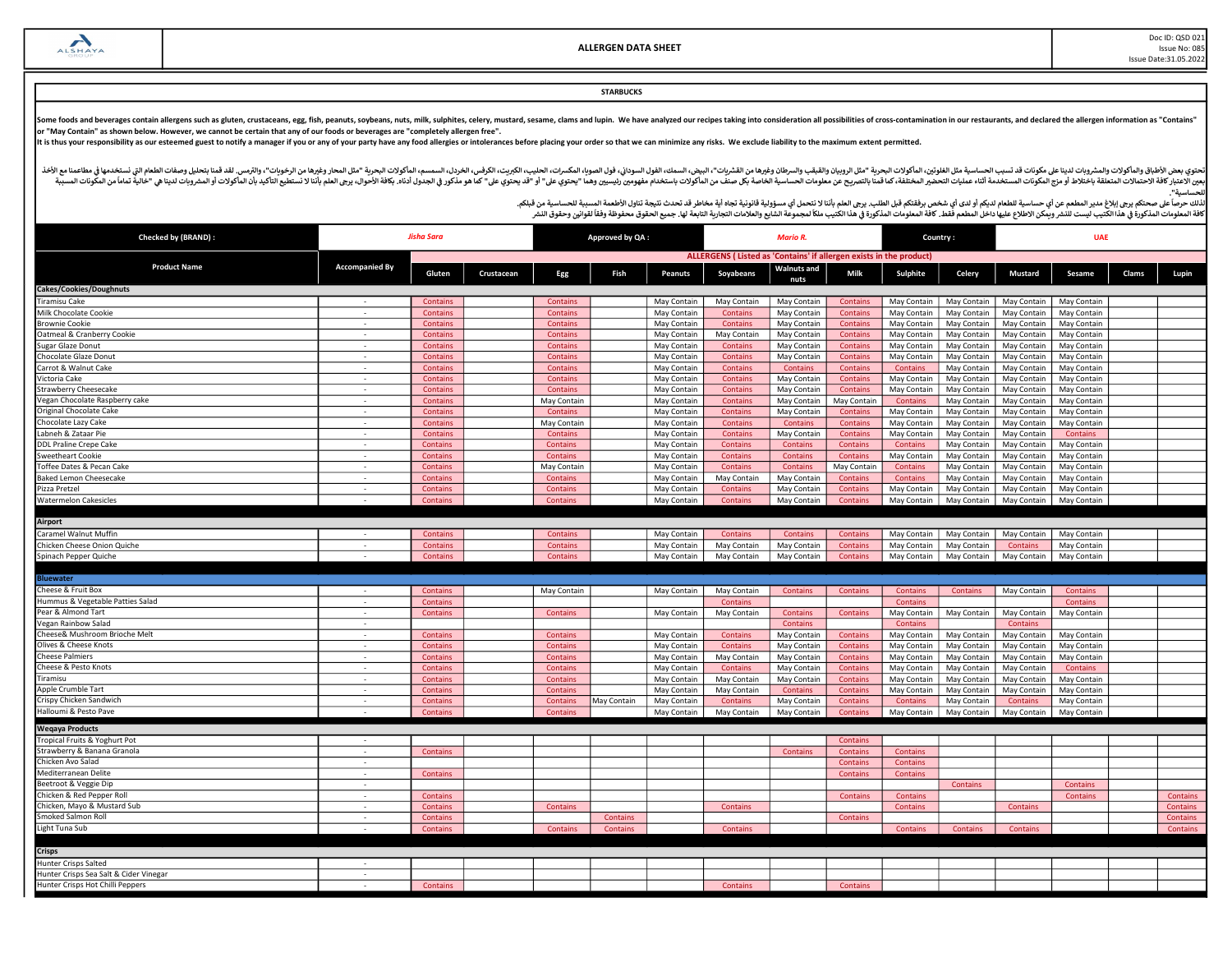Doc ID: QSD 021 Issue No: 085 Issue Date:31.05.2022

# **STARBUCKS**

Some foods and beverages contain allergens such as gluten, crustaceans, egg, fish, peanuts, soybeans, nuts, milk, sulphites, celery, mustard, sesame, clams and lupin. We have analyzed our recipes taking into consideration

It is thus your responsibility as our esteemed guest to notify a manager if you or any of your party have any food allergies or intolerances before placing your order so that we can minimize any risks. We exclude liability

أفخاله والمأكولات والمشروبات لدينا علىمكونات قد تسبب الحساسية مثل الطغورين الماكولات البودرية "مثل الروبيان والمقب والسودان وغيرها من الشروب والمعاشر ومغرها مناسب الموادا والموداء المروس الموادر الموداء المواس والمعامل الم مستر به المستر به المستر به المستخدمة التاريخية المستر المستر المستر المستر المستر المستر المستر المستر المستر المستر المستر المستر المستر المستر المستر المستر المستر المستر المستر المستر المستر المستر المستر المستر المست للحساسᘭة".

| Checked by (BRAND) :                 | <b>Jisha Sara</b>     |             |            | Approved by QA: |                  |                 | <b>Mario R.</b>                                                    |                            |                 | Country:        |        |         | <b>UAE</b> |       |       |
|--------------------------------------|-----------------------|-------------|------------|-----------------|------------------|-----------------|--------------------------------------------------------------------|----------------------------|-----------------|-----------------|--------|---------|------------|-------|-------|
|                                      |                       |             |            |                 |                  |                 | ALLERGENS (Listed as 'Contains' if allergen exists in the product) |                            |                 |                 |        |         |            |       |       |
| <b>Product Name</b>                  | <b>Accompanied By</b> | Gluten      | Crustacean | Egg             | Fish             | <b>Peanuts</b>  | Soyabeans                                                          | <b>Walnuts and</b><br>nuts | Milk            | Sulphite        | Celery | Mustard | Sesame     | Clams | Lupin |
| <b>Packaged Food</b>                 |                       |             |            |                 |                  |                 |                                                                    |                            |                 |                 |        |         |            |       |       |
| Wafer Chocolate Bar                  | $\sim$                | Contains    |            | Contains        |                  |                 |                                                                    | Contains                   | <b>Contains</b> |                 |        |         |            |       |       |
| Caramel Waffle                       | $\sim$                | Contains    |            | Contains        |                  |                 | Contains                                                           |                            | Contains        |                 |        |         |            |       |       |
| Milk Chocolate Bar                   | $\sim$                |             |            |                 |                  |                 | Contains                                                           |                            | Contains        |                 |        |         |            |       |       |
| Shortbread Cookie                    | ÷.                    | Contains    |            |                 |                  |                 |                                                                    | Contains                   |                 |                 |        |         |            |       |       |
| Dark Chocolate Bar                   | $\sim$                |             |            |                 |                  |                 | Contains                                                           |                            |                 |                 |        |         |            |       |       |
| Crunch Chocolate Bar                 | $\sim$                |             |            |                 |                  |                 | Contains                                                           |                            | <b>Contains</b> |                 |        |         |            |       |       |
| Peanuts                              | $\sim$                |             |            |                 |                  | Contains        |                                                                    |                            |                 |                 |        |         |            |       |       |
| <b>Mixed Kernels</b>                 | $\sim$                | Contains    |            |                 |                  |                 | <b>Contains</b>                                                    | Contains                   | Contains        |                 |        |         |            |       |       |
| Nuts & Dried Fruits                  | $\sim$                |             |            |                 |                  |                 |                                                                    | Contains                   |                 | Contains        |        |         |            |       |       |
| Barebells Cookie & Cream             | $\sim$                |             |            |                 |                  |                 | Contains                                                           |                            | <b>Contains</b> |                 |        |         |            |       |       |
| Barebells Caramel & Cashew           | $\sim$                |             |            |                 |                  | Contains        | Contains                                                           | Contains                   | Contains        |                 |        |         |            |       |       |
| Peanut Butter Truffles               | ÷                     |             |            |                 |                  | Contains        | Contains                                                           | Contains                   | <b>Contains</b> |                 |        |         |            |       |       |
| Coconut Truffles                     | $\sim$                |             |            |                 |                  |                 | Contains                                                           |                            | Contains        |                 |        |         |            |       |       |
| Turkish delight- Pistachio           | $\sim$                |             |            |                 |                  |                 |                                                                    | Contains                   |                 |                 |        |         |            |       |       |
| Caramel Almond and Sea Salt          | $\sim$                |             |            |                 |                  |                 | Contains                                                           | <b>Contains</b>            | Contains        |                 |        |         |            |       |       |
| Dark chocolate Nuts and Sea Salt Bar | $\sim$                |             |            |                 |                  | <b>Contains</b> | Contains                                                           | <b>Contains</b>            |                 |                 |        |         |            |       |       |
| Choco-hazelnut ball                  | $\sim$                |             |            |                 |                  |                 | Contains                                                           | Contains                   |                 |                 |        |         |            |       |       |
| Choco-power ball                     | $\sim$                |             |            |                 |                  |                 | Contains                                                           |                            |                 |                 |        |         |            |       |       |
| Chocolate Almond Clusters            | $\sim$                |             |            |                 |                  |                 | Contains                                                           | <b>Contains</b>            | Contains        |                 |        |         |            |       |       |
| Chocolate Pretzel                    | ÷                     | Contains    |            |                 |                  |                 | Contains                                                           |                            | <b>Contains</b> |                 |        |         |            |       |       |
| Fad Fit Protein Peanut Butter        | $\sim$                |             |            |                 |                  | <b>Contains</b> | Contains                                                           |                            | Contains        |                 |        |         |            |       |       |
| <b>Barbells Salty Peanut</b>         | $\sim$                | May Contain |            | May Contain     |                  | Contains        | Contains                                                           | May Contain                | Contains        |                 |        |         |            |       |       |
| Candy Canes                          | $\sim$                |             |            |                 |                  |                 |                                                                    |                            |                 | May Contain     |        |         |            |       |       |
| Lollypop                             |                       |             |            |                 |                  |                 |                                                                    |                            |                 |                 |        |         |            |       |       |
|                                      |                       |             |            |                 |                  |                 |                                                                    |                            |                 |                 |        |         |            |       |       |
|                                      |                       |             |            |                 | <b>BEVERAGES</b> |                 |                                                                    |                            |                 |                 |        |         |            |       |       |
| Espresso Solo / Dopio                | $\sim$                |             |            |                 |                  |                 |                                                                    |                            |                 |                 |        |         |            |       |       |
| Café Americano                       | $\sim$                |             |            |                 |                  |                 |                                                                    |                            |                 |                 |        |         |            |       |       |
| Iced Café Americano                  | $\sim$                |             |            |                 |                  |                 |                                                                    |                            |                 |                 |        |         |            |       |       |
|                                      | Whole / Skimmed Milk  |             |            |                 |                  |                 | May Contain                                                        | May Contain                | Contains        | May Contain     |        |         |            |       |       |
|                                      | Almond Milk           |             |            |                 |                  |                 | May Contain                                                        | Contains                   | May Contain     | May Contain     |        |         |            |       |       |
| Café Latte                           | Soy Milk              |             |            |                 |                  |                 | Contains                                                           | May Contain                | May Contain     | May Contain     |        |         |            |       |       |
|                                      | Coconut Milk          |             |            |                 |                  |                 | Contains                                                           | May Contain                | May Contain     | May Contain     |        |         |            |       |       |
|                                      | Whole / Skimmed Milk  |             |            |                 |                  |                 | May Contain                                                        | May Contain                | <b>Contains</b> | May Contain     |        |         |            |       |       |
|                                      | Almond Milk           |             |            |                 |                  |                 | May Contain                                                        | Contains                   | May Contain     | May Contain     |        |         |            |       |       |
| Flat White                           | Soy Milk              |             |            |                 |                  |                 | Contains                                                           | May Contain                | May Contain     | May Contain     |        |         |            |       |       |
|                                      | Coconut Milk          |             |            |                 |                  |                 | Contains                                                           | May Contain                | May Contain     | May Contain     |        |         |            |       |       |
|                                      | Whole / Skimmed Milk  |             |            |                 |                  |                 | May Contain                                                        | May Contain                | <b>Contains</b> | May Contain     |        |         |            |       |       |
|                                      | Almond Milk           |             |            |                 |                  |                 | May Contain                                                        | Contains                   | May Contain     | May Contain     |        |         |            |       |       |
| Cappuccino                           | Soy Milk              |             |            |                 |                  |                 | Contains                                                           | May Contain                | May Contain     | May Contain     |        |         |            |       |       |
|                                      | Coconut Milk          |             |            |                 |                  |                 | Contains                                                           | May Contain                | May Contain     | May Contain     |        |         |            |       |       |
|                                      | Whole / Skimmed Milk  |             |            |                 |                  |                 | May Contain                                                        | May Contain                | <b>Contains</b> | <b>Contains</b> |        |         |            |       |       |
|                                      | Almond Milk           |             |            |                 |                  |                 | May Contain                                                        | Contains                   | <b>Contains</b> | Contains        |        |         |            |       |       |
| Caramel Macchiato                    | Soy Milk              |             |            |                 |                  |                 | Contains                                                           | May Contain                | <b>Contains</b> | Contains        |        |         |            |       |       |
|                                      | Coconut Milk          |             |            |                 |                  |                 | Contains                                                           | May Contain                | <b>Contains</b> | Contains        |        |         |            |       |       |
|                                      | Whole / Skimmed Milk  |             |            |                 |                  |                 | May Contain                                                        | May Contain                | Contains        | May Contain     |        |         |            |       |       |
|                                      | Almond Milk           |             |            |                 |                  |                 | May Contain                                                        | Contains                   | <b>Contains</b> | May Contain     |        |         |            |       |       |
| Café Mocha                           | Soy Milk              |             |            |                 |                  |                 | Contains                                                           | May Contain                | <b>Contains</b> | May Contain     |        |         |            |       |       |
|                                      | Coconut Milk          |             |            |                 |                  |                 | Contains                                                           | May Contain                | <b>Contains</b> | May Contain     |        |         |            |       |       |
|                                      | Whole / Skimmed Milk  |             |            |                 |                  |                 | May Contain                                                        | May Contain                | <b>Contains</b> | May Contain     |        |         |            |       |       |
|                                      | Almond Milk           |             |            |                 |                  |                 | May Contain                                                        | Contains                   | May Contain     | May Contain     |        |         |            |       |       |
| Matcha Green Tea Latte               | Soy Milk              |             |            |                 |                  |                 | Contains                                                           | May Contain                | May Contain     | May Contain     |        |         |            |       |       |
|                                      | Coconut Milk          |             |            |                 |                  |                 | Contains                                                           | May Contain                | May Contain     | May Contain     |        |         |            |       |       |
|                                      |                       |             |            |                 |                  |                 |                                                                    |                            |                 |                 |        |         |            |       |       |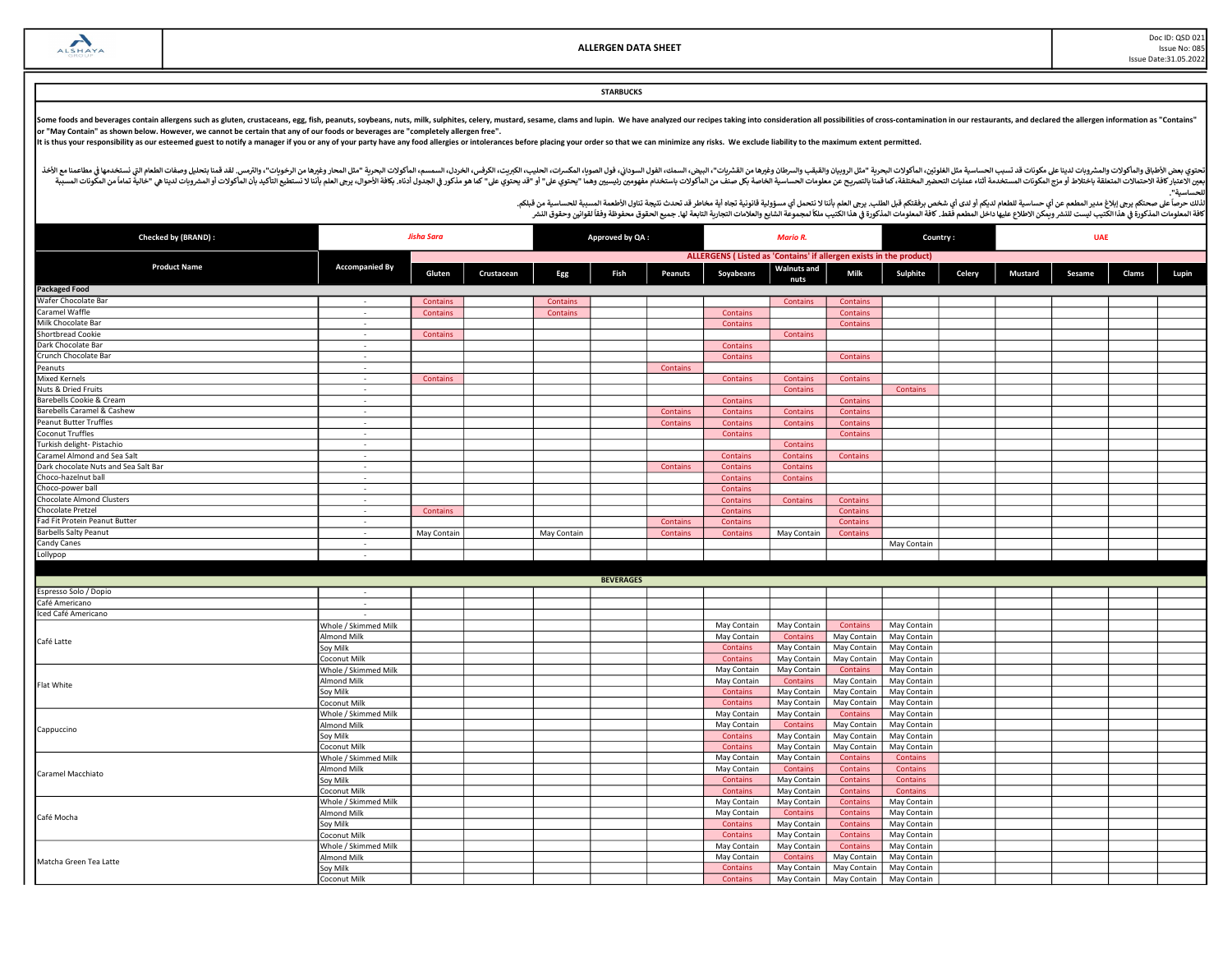#### **STARBUCKS**

Some foods and beverages contain allergens such as gluten, crustaceans, egg, fish, peanuts, soybeans, nuts, milk, sulphites, celery, mustard, sesame, clams and lupin. We have analyzed our recipes taking into consideration

It is thus your responsibility as our esteemed guest to notify a manager if you or any of your party have any food allergies or intolerances before placing your order so that we can minimize any risks. We exclude liability

أفخاله والمأكولات والمشروبات لدينا علىمكونات قد تسبب الحساسية مثل الطغورين الماكولات البودرية "مثل الروبيان والمقب والسودان وغيرها من الشروب والمعاشر ومغرها مناسب الموادا والموداء المروس الموادر الموداء المواس والمعامل الم مستر به المستر به المستر به المستخدمة التاريخية المستر المستر المستر المستر المستر المستر المستر المستر المستر المستر المستر المستر المستر المستر المستر المستر المستر المستر المستر المستر المستر المستر المستر المستر المست للحساسᘭة".

| <b>Checked by (BRAND):</b>      | <b>Jisha Sara</b>                   |        |            |     | Approved by QA: |                |                                                                    | <b>Mario R.</b>         |                             |                      | Country: | <b>UAE</b>     |        |       |       |  |
|---------------------------------|-------------------------------------|--------|------------|-----|-----------------|----------------|--------------------------------------------------------------------|-------------------------|-----------------------------|----------------------|----------|----------------|--------|-------|-------|--|
|                                 |                                     |        |            |     |                 |                | ALLERGENS (Listed as 'Contains' if allergen exists in the product) |                         |                             |                      |          |                |        |       |       |  |
| <b>Product Name</b>             | <b>Accompanied By</b>               | Gluten | Crustacean | Egg | Fish            | <b>Peanuts</b> | Soyabeans                                                          | <b>Walnuts and</b>      | Milk                        | Sulphite             | Celery   | <b>Mustard</b> | Sesame | Clams | Lupin |  |
|                                 |                                     |        |            |     |                 |                |                                                                    | nuts                    |                             |                      |          |                |        |       |       |  |
|                                 | Whole / Skimmed Milk                |        |            |     |                 |                | May Contain                                                        | May Contain             | Contains                    | Contains             |          |                |        |       |       |  |
| <b>Toffee Nut Latte</b>         | Almond Milk                         |        |            |     |                 |                | May Contain                                                        | Contains                | Contains                    | Contains             |          |                |        |       |       |  |
|                                 | Soy Milk                            |        |            |     |                 |                | Contains                                                           | May Contain             | Contains                    | Contains             |          |                |        |       |       |  |
|                                 | oconut Milk<br>Whole / Skimmed Milk |        |            |     |                 |                | <b>Contains</b>                                                    | May Contain             | <b>Contains</b>             | <b>Contains</b>      |          |                |        |       |       |  |
|                                 | Almond Milk                         |        |            |     |                 |                | May Contain<br>May Contain                                         | May Contain<br>Contains | <b>Contains</b><br>Contains | Contains<br>Contains |          |                |        |       |       |  |
| Iced Toffee Nut Latte           | Soy Milk                            |        |            |     |                 |                | <b>Contains</b>                                                    | May Contain             | <b>Contains</b>             | Contains             |          |                |        |       |       |  |
|                                 | Coconut Milk                        |        |            |     |                 |                | Contains                                                           | May Contain             | Contains                    | Contains             |          |                |        |       |       |  |
|                                 | Whole / Skimmed Milk                |        |            |     |                 |                | May Contain                                                        | May Contain             | <b>Contains</b>             | May Contain          |          |                |        |       |       |  |
|                                 | Almond Milk                         |        |            |     |                 |                | May Contain                                                        | Contains                | Contains                    | May Contain          |          |                |        |       |       |  |
| Signature Hot Chocolate         | Soy Milk                            |        |            |     |                 |                | Contains                                                           | May Contain             | Contains                    | May Contain          |          |                |        |       |       |  |
|                                 | Coconut Milk                        |        |            |     |                 |                | <b>Contains</b>                                                    | May Contain             | <b>Contains</b>             | May Contain          |          |                |        |       |       |  |
|                                 | Whole / Skimmed Milk                |        |            |     |                 |                | May Contain                                                        | May Contain             | <b>Contains</b>             | May Contain          |          |                |        |       |       |  |
|                                 | <b>Almond Milk</b>                  |        |            |     |                 |                | May Contain                                                        | Contains                | <b>Contains</b>             | May Contain          |          |                |        |       |       |  |
| White Hot Chocolate             | Soy Milk                            |        |            |     |                 |                | <b>Contains</b>                                                    | May Contain             | <b>Contains</b>             | May Contain          |          |                |        |       |       |  |
|                                 | Coconut Milk                        |        |            |     |                 |                | <b>Contains</b>                                                    | May Contain             | Contains                    | May Contain          |          |                |        |       |       |  |
|                                 | Whole / Skimmed Milk                |        |            |     |                 |                | May Contain                                                        | May Contain             | Contains                    | May Contain          |          |                |        |       |       |  |
|                                 | Almond Milk                         |        |            |     |                 |                | May Contain                                                        | Contains                | <b>Contains</b>             | May Contain          |          |                |        |       |       |  |
| White Chocolate Mocha           | Soy Milk                            |        |            |     |                 |                | Contains                                                           | May Contair             | Contains                    | May Contain          |          |                |        |       |       |  |
|                                 | Coconut Milk                        |        |            |     |                 |                | <b>Contains</b>                                                    | May Contain             | <b>Contains</b>             | May Contain          |          |                |        |       |       |  |
|                                 | Whole / Skimmed Milk                |        |            |     |                 |                | May Contain                                                        | May Contain             | Contains                    | Contains             |          |                |        |       |       |  |
|                                 | Almond Milk                         |        |            |     |                 |                | May Contain                                                        | Contains                | <b>Contains</b>             | Contains             |          |                |        |       |       |  |
| Caramel Mocha                   | Soy Milk                            |        |            |     |                 |                | <b>Contains</b>                                                    | May Contain             | Contains                    | Contains             |          |                |        |       |       |  |
|                                 | Coconut Milk                        |        |            |     |                 |                | Contains                                                           | May Contain             | Contains                    | Contains             |          |                |        |       |       |  |
|                                 | Whole / Skimmed Milk                |        |            |     |                 |                | May Contain                                                        | May Contain             | <b>Contains</b>             | May Contain          |          |                |        |       |       |  |
| Double Mocha Macchiato          | Almond Milk                         |        |            |     |                 |                | May Contain                                                        | Contains                | Contains                    | May Contain          |          |                |        |       |       |  |
|                                 | ioy Milk                            |        |            |     |                 |                | <b>Contains</b>                                                    | May Contain             | Contains                    | May Contain          |          |                |        |       |       |  |
|                                 | Coconut Milk                        |        |            |     |                 |                | Contains                                                           | May Contain             | Contains                    | May Contain          |          |                |        |       |       |  |
|                                 | Whole / Skimmed Milk                |        |            |     |                 |                | May Contain                                                        | May Contain             | Contains                    | May Contain          |          |                |        |       |       |  |
|                                 | Almond Milk                         |        |            |     |                 |                | May Contain                                                        | Contains                | Contains                    | May Contain          |          |                |        |       |       |  |
| Salted Caramel Latte            | Soy Milk                            |        |            |     |                 |                | Contains                                                           | May Contain             | <b>Contains</b>             | May Contain          |          |                |        |       |       |  |
|                                 | oconut Milk                         |        |            |     |                 |                | Contains                                                           | May Contair             | Contains                    | May Contain          |          |                |        |       |       |  |
|                                 | Whole / Skimmed Milk                |        |            |     |                 |                | May Contain                                                        | May Contain             | <b>Contains</b>             | May Contain          |          |                |        |       |       |  |
| Salted Caramel Hot Chocolate    | Almond Milk                         |        |            |     |                 |                | May Contain                                                        | Contains                | Contains                    | May Contain          |          |                |        |       |       |  |
|                                 | Soy Milk                            |        |            |     |                 |                | Contains                                                           | May Contain             | Contains                    | May Contain          |          |                |        |       |       |  |
|                                 | Coconut Milk                        |        |            |     |                 |                | <b>Contains</b>                                                    | May Contain             | <b>Contains</b>             | May Contain          |          |                |        |       |       |  |
| Hot Doubleshot                  | Coconut Milk                        |        |            |     |                 |                | <b>Contains</b>                                                    | May Contain             | <b>Contains</b>             | May Contain          |          |                |        |       |       |  |
|                                 |                                     |        |            |     |                 |                |                                                                    |                         |                             |                      |          |                |        |       |       |  |
| Doubleshot Iced Shaken Espresso | Coconut Milk                        |        |            |     |                 |                | Contains                                                           | May Contain             | Contains                    | May Contain          |          |                |        |       |       |  |
|                                 | Whole / Skimmed Milk                |        |            |     |                 |                | May Contain                                                        | May Contain             | Contains                    | Contains             |          |                |        |       |       |  |
|                                 | Almond Milk                         |        |            |     |                 |                | May Contain                                                        | Contains                | Contains                    | Contains             |          |                |        |       |       |  |
| Iced Salted Caramel Latte       | Soy Milk                            |        |            |     |                 |                | <b>Contains</b>                                                    | May Contain             | Contains                    | Contains             |          |                |        |       |       |  |
|                                 | oconut Milk                         |        |            |     |                 |                | Contains                                                           | May Contain             | Contains                    | Contains             |          |                |        |       |       |  |
|                                 | Whole / Skimmed Milk                |        |            |     |                 |                | May Contain                                                        | May Contain             | <b>Contains</b>             | May Contain          |          |                |        |       |       |  |
|                                 | Almond Milk                         |        |            |     |                 |                | May Contain                                                        | Contains                | <b>Contains</b>             | May Contain          |          |                |        |       |       |  |
| Iced Café Latte                 | Soy Milk                            |        |            |     |                 |                | <b>Contains</b>                                                    | May Contain             | Contains                    | May Contain          |          |                |        |       |       |  |
|                                 | Coconut Milk                        |        |            |     |                 |                | Contains                                                           | May Contain             | <b>Contains</b>             | May Contain          |          |                |        |       |       |  |
|                                 | Whole / Skimmed Milk                |        |            |     |                 |                | May Contain                                                        | May Contain             | Contains                    | Contains             |          |                |        |       |       |  |
|                                 | Almond Milk                         |        |            |     |                 |                | May Contain                                                        | Contains                | <b>Contains</b>             | Contains             |          |                |        |       |       |  |
| Iced Caramel Macchiato          | Soy Milk                            |        |            |     |                 |                | Contains                                                           | May Contain             | <b>Contains</b>             | Contains             |          |                |        |       |       |  |
|                                 | Coconut Milk                        |        |            |     |                 |                | <b>Contains</b>                                                    | May Contain             | <b>Contains</b>             | Contains             |          |                |        |       |       |  |
| Cold Brew                       | Whole / Skimmed Milk                |        |            |     |                 |                | May Contain                                                        | May Contain             | <b>Contains</b>             | Contains             |          |                |        |       |       |  |
| Cold Brew Macchiato             | Whole / Skimmed Milk                |        |            |     |                 |                | May Contain                                                        | May Contain             | <b>Contains</b>             | May Contain          |          |                |        |       |       |  |
|                                 | Whole / Skimmed Milk                |        |            |     |                 |                | May Contain                                                        | May Contain             | Contains                    | May Contain          |          |                |        |       |       |  |
|                                 | Almond Milk                         |        |            |     |                 |                | May Contain                                                        | Contains                | Contains                    | May Contain          |          |                |        |       |       |  |
| Iced Café Mocha                 | Soy Milk                            |        |            |     |                 |                | <b>Contains</b>                                                    | May Contain             | Contains                    | May Contain          |          |                |        |       |       |  |
|                                 | Coconut Milk                        |        |            |     |                 |                | Contains                                                           | May Contain             | Contains                    | May Contain          |          |                |        |       |       |  |
|                                 |                                     |        |            |     |                 |                |                                                                    |                         |                             |                      |          |                |        |       |       |  |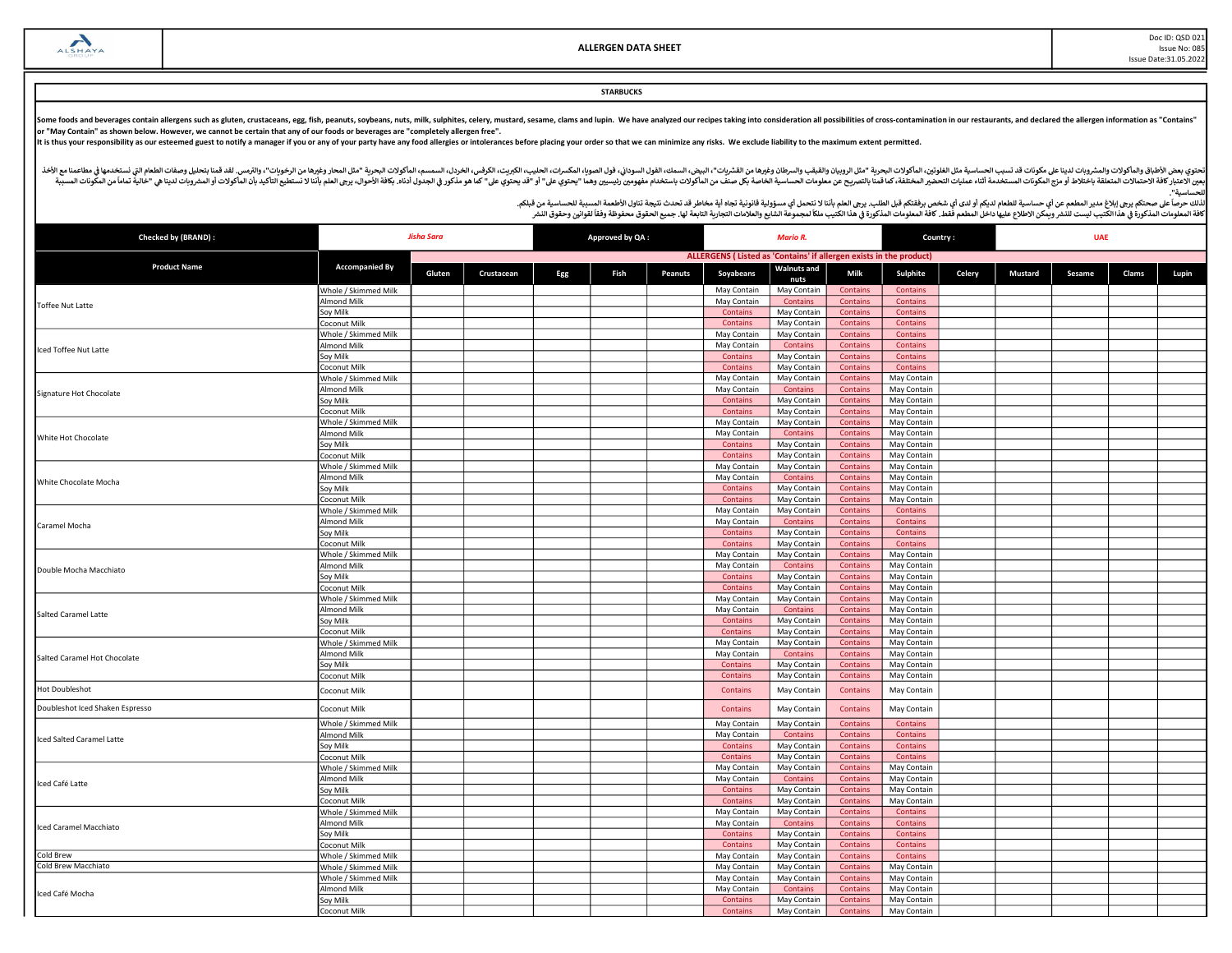Doc ID: QSD 021 Issue No: 085 Issue Date:31.05.2022

## **STARBUCKS**

Some foods and beverages contain allergens such as gluten, crustaceans, egg, fish, peanuts, soybeans, nuts, milk, sulphites, celery, mustard, sesame, clams and lupin. We have analyzed our recipes taking into consideration

It is thus your responsibility as our esteemed guest to notify a manager if you or any of your party have any food allergies or intolerances before placing your order so that we can minimize any risks. We exclude liability

أفخاله والمأكولات والمشروبات لدينا علىمكونات قد تسبب الحساسية مثل الطغورين الماكولات البودرية "مثل الروبيان والمقب والسودان وغيرها من الشروب والمعاشر ومغرها مناسب الموادا والموداء المروس الموادر الموداء المواس والمعامل الم مستر به المستر به المستر به المستخدمة التاريخية المستر المستر المستر المستر المستر المستر المستر المستر المستر المستر المستر المستر المستر المستر المستر المستر المستر المستر المستر المستر المستر المستر المستر المستر المست للحساسᘭة".

| Checked by (BRAND) :                                                                                                                                                                                                                                                                                                                         | Jisha Sara                           |          |            | Approved by QA:<br><b>Mario R.</b> |      |         |                                                                    |                            | <b>UAE</b><br>Country:             |                             |        |                |        |       |       |
|----------------------------------------------------------------------------------------------------------------------------------------------------------------------------------------------------------------------------------------------------------------------------------------------------------------------------------------------|--------------------------------------|----------|------------|------------------------------------|------|---------|--------------------------------------------------------------------|----------------------------|------------------------------------|-----------------------------|--------|----------------|--------|-------|-------|
|                                                                                                                                                                                                                                                                                                                                              |                                      |          |            |                                    |      |         | ALLERGENS (Listed as 'Contains' if allergen exists in the product) |                            |                                    |                             |        |                |        |       |       |
| <b>Product Name</b>                                                                                                                                                                                                                                                                                                                          | <b>Accompanied By</b>                | Gluten   | Crustacean | Egg                                | Fish | Peanuts | Soyabeans                                                          | <b>Walnuts and</b><br>nuts | Milk                               | Sulphite                    | Celery | <b>Mustard</b> | Sesame | Clams | Lupin |
|                                                                                                                                                                                                                                                                                                                                              | Whole / Skimmed Milk                 |          |            |                                    |      |         | May Contain                                                        | May Contain                | <b>Contains</b>                    | May Contain                 |        |                |        |       |       |
|                                                                                                                                                                                                                                                                                                                                              | <b>Almond Milk</b>                   |          |            |                                    |      |         | May Contain                                                        | Contains                   | Contains                           | May Contain                 |        |                |        |       |       |
| Iced White Chocolate Mocha<br>Iced Signature Chocolate<br>Doubleshot Iced Shaken Espresso<br>Doubleshot Iced Shaken White Mocha<br>Iced Burnt Caramel Latte<br>Iced Dulce de Leche Latte<br>Frappuccino Coffee<br>Frappuccino Espresso<br>Frappuccino Caramel Coffee<br>Frappuccino Mocha Coffee<br>Frappuccino White Chocolate Mocha Coffee | Soy Milk                             |          |            |                                    |      |         | <b>Contains</b>                                                    | May Contain                | <b>Contains</b>                    | May Contain                 |        |                |        |       |       |
|                                                                                                                                                                                                                                                                                                                                              | Coconut Milk                         |          |            |                                    |      |         | Contains                                                           | May Contain                | <b>Contains</b>                    | May Contain                 |        |                |        |       |       |
|                                                                                                                                                                                                                                                                                                                                              | Whole / Skimmed Milk                 |          |            |                                    |      |         | May Contain                                                        | May Contain                | <b>Contains</b>                    | May Contain                 |        |                |        |       |       |
|                                                                                                                                                                                                                                                                                                                                              | <b>Almond Milk</b>                   |          |            |                                    |      |         | May Contain                                                        | Contains                   | Contains                           | May Contain                 |        |                |        |       |       |
|                                                                                                                                                                                                                                                                                                                                              | Soy Milk                             |          |            |                                    |      |         | Contains                                                           |                            | Contains                           | May Contain                 |        |                |        |       |       |
|                                                                                                                                                                                                                                                                                                                                              | Coconut Milk                         |          |            |                                    |      |         | <b>Contains</b>                                                    |                            | <b>Contains</b>                    | May Contain                 |        |                |        |       |       |
|                                                                                                                                                                                                                                                                                                                                              | Whole / Skimmed Milk                 |          |            |                                    |      |         |                                                                    |                            | Contains                           | May Contain                 |        |                |        |       |       |
|                                                                                                                                                                                                                                                                                                                                              | Almond Milk                          |          |            |                                    |      |         |                                                                    | Contains                   | <b>Contains</b>                    | May Contain                 |        |                |        |       |       |
|                                                                                                                                                                                                                                                                                                                                              | Soy Milk                             |          |            |                                    |      |         | <b>Contains</b>                                                    | May Contain                | <b>Contains</b>                    | May Contain                 |        |                |        |       |       |
|                                                                                                                                                                                                                                                                                                                                              | Coconut Milk                         |          |            |                                    |      |         | Contains                                                           | May Contain                | <b>Contains</b>                    | May Contain                 |        |                |        |       |       |
|                                                                                                                                                                                                                                                                                                                                              | Whole / Skimmed Milk                 |          |            |                                    |      |         | May Contain                                                        | May Contain                | <b>Contains</b>                    | May Contain                 |        |                |        |       |       |
|                                                                                                                                                                                                                                                                                                                                              | Almond Milk                          |          |            |                                    |      |         | May Contain                                                        | Contains                   | <b>Contains</b>                    | May Contain                 |        |                |        |       |       |
|                                                                                                                                                                                                                                                                                                                                              | Soy Milk                             |          |            |                                    |      |         | Contains                                                           | May Contain                | Contains                           | May Contain                 |        |                |        |       |       |
|                                                                                                                                                                                                                                                                                                                                              | Coconut Milk                         |          |            |                                    |      |         | Contains                                                           | May Contain                | Contains                           | May Contain                 |        |                |        |       |       |
|                                                                                                                                                                                                                                                                                                                                              | Whole / Skimmed Milk                 |          |            |                                    |      |         | May Contain                                                        | May Contain                | <b>Contains</b>                    | May Contain                 |        |                |        |       |       |
|                                                                                                                                                                                                                                                                                                                                              | Almond Milk                          |          |            |                                    |      |         | May Contain                                                        | <b>Contains</b>            | <b>Contains</b>                    | May Contain                 |        |                |        |       |       |
|                                                                                                                                                                                                                                                                                                                                              | oy Milk                              |          |            |                                    |      |         | Contains                                                           | May Contain                | Contains                           | May Contain                 |        |                |        |       |       |
|                                                                                                                                                                                                                                                                                                                                              | Coconut Milk                         |          |            |                                    |      |         | Contains                                                           | May Contain                | Contains                           | May Contain                 |        |                |        |       |       |
|                                                                                                                                                                                                                                                                                                                                              | Whole / Skimmed Milk                 | Contains |            |                                    |      |         | May Contain                                                        | May Contain                | <b>Contains</b>                    | May Contain                 |        |                |        |       |       |
|                                                                                                                                                                                                                                                                                                                                              | Almond Milk                          | Contains |            |                                    |      |         | May Contain                                                        | Contains                   | Contains                           | May Contain                 |        |                |        |       |       |
|                                                                                                                                                                                                                                                                                                                                              | Soy Milk                             | Contains |            |                                    |      |         | <b>Contains</b>                                                    | May Contain                | <b>Contains</b>                    | May Contain                 |        |                |        |       |       |
|                                                                                                                                                                                                                                                                                                                                              | Coconut Milk                         | Contains |            |                                    |      |         | Contains                                                           | May Contain                | <b>Contains</b>                    | May Contain                 |        |                |        |       |       |
|                                                                                                                                                                                                                                                                                                                                              | Whole / Skimmed Milk                 |          |            |                                    |      |         | May Contain                                                        | May Contain                | Contains                           | Contains                    |        |                |        |       |       |
|                                                                                                                                                                                                                                                                                                                                              | Almond Milk                          |          |            |                                    |      |         | May Contain                                                        | Contains                   | <b>Contains</b>                    | Contains                    |        |                |        |       |       |
|                                                                                                                                                                                                                                                                                                                                              | Soy Milk                             |          |            |                                    |      |         | Contains                                                           | May Contain                | <b>Contains</b>                    | Contains                    |        |                |        |       |       |
|                                                                                                                                                                                                                                                                                                                                              | Coconut Milk                         |          |            |                                    |      |         | Contains                                                           | May Contain                | <b>Contains</b>                    | Contains                    |        |                |        |       |       |
|                                                                                                                                                                                                                                                                                                                                              | Whole / Skimmed Milk                 |          |            |                                    |      |         | May Contain                                                        | May Contain                | Contains                           | Contains                    |        |                |        |       |       |
|                                                                                                                                                                                                                                                                                                                                              | <b>Almond Milk</b>                   |          |            |                                    |      |         | May Contain                                                        | Contains                   | <b>Contains</b>                    | Contains                    |        |                |        |       |       |
|                                                                                                                                                                                                                                                                                                                                              | Soy Milk                             |          |            |                                    |      |         | Contains                                                           | May Contain                | <b>Contains</b>                    | <b>Contains</b>             |        |                |        |       |       |
|                                                                                                                                                                                                                                                                                                                                              | Coconut Milk                         |          |            |                                    |      |         | Contains                                                           | May Contain                | <b>Contains</b>                    | Contains                    |        |                |        |       |       |
|                                                                                                                                                                                                                                                                                                                                              | Whole / Skimmed Milk                 |          |            |                                    |      |         | May Contain                                                        | May Contain                | <b>Contains</b>                    | May Contain                 |        |                |        |       |       |
|                                                                                                                                                                                                                                                                                                                                              | <b>Almond Milk</b>                   |          |            |                                    |      |         | May Contain                                                        | Contains                   | <b>Contains</b>                    | May Contain                 |        |                |        |       |       |
|                                                                                                                                                                                                                                                                                                                                              | Soy Milk                             |          |            |                                    |      |         | Contains                                                           | May Contain                | <b>Contains</b>                    | May Contain                 |        |                |        |       |       |
|                                                                                                                                                                                                                                                                                                                                              | Coconut Milk                         |          |            |                                    |      |         | Contains                                                           | May Contain                | <b>Contains</b>                    | May Contain                 |        |                |        |       |       |
|                                                                                                                                                                                                                                                                                                                                              | Whole / Skimmed Milk                 |          |            |                                    |      |         | May Contain                                                        | May Contain                | <b>Contains</b>                    | Contains                    |        |                |        |       |       |
|                                                                                                                                                                                                                                                                                                                                              | Almond Milk<br>Soy Milk              |          |            |                                    |      |         | May Contain                                                        | <b>Contains</b>            | <b>Contains</b>                    | Contains                    |        |                |        |       |       |
|                                                                                                                                                                                                                                                                                                                                              |                                      |          |            |                                    |      |         | Contains<br>Contains                                               | May Contain<br>May Contain | Contains<br><b>Contains</b>        | Contains<br><b>Contains</b> |        |                |        |       |       |
|                                                                                                                                                                                                                                                                                                                                              | Coconut Milk                         |          |            |                                    |      |         | May Contain                                                        |                            | <b>Contains</b>                    | Contains                    |        |                |        |       |       |
|                                                                                                                                                                                                                                                                                                                                              | Whole / Skimmed Milk<br>Almond Milk  |          |            |                                    |      |         | May Contain                                                        | Contains                   | <b>Contains</b>                    | Contains                    |        |                |        |       |       |
|                                                                                                                                                                                                                                                                                                                                              | Soy Milk                             |          |            |                                    |      |         | <b>Contains</b>                                                    | May Contain                | <b>Contains</b>                    | Contains                    |        |                |        |       |       |
|                                                                                                                                                                                                                                                                                                                                              | Coconut Milk                         |          |            |                                    |      |         | <b>Contains</b>                                                    | May Contain                | <b>Contains</b>                    | Contains                    |        |                |        |       |       |
|                                                                                                                                                                                                                                                                                                                                              | Whole / Skimmed Milk                 |          |            |                                    |      |         | May Contain                                                        | May Contain                | <b>Contains</b>                    | <b>Contains</b>             |        |                |        |       |       |
|                                                                                                                                                                                                                                                                                                                                              | <b>Almond Milk</b>                   |          |            |                                    |      |         |                                                                    | Contains                   | <b>Contains</b>                    | Contains                    |        |                |        |       |       |
| Frappuccino Mocha Chocolate Chip Coffee                                                                                                                                                                                                                                                                                                      |                                      |          |            |                                    |      |         | May Contain<br><b>Contains</b>                                     |                            |                                    | Contains                    |        |                |        |       |       |
|                                                                                                                                                                                                                                                                                                                                              | Soy Milk                             |          |            |                                    |      |         | Contains                                                           | May Contain<br>May Contair | <b>Contains</b><br><b>Contains</b> | <b>Contains</b>             |        |                |        |       |       |
|                                                                                                                                                                                                                                                                                                                                              | Coconut Milk<br>Whole / Skimmed Milk |          |            |                                    |      |         | May Contain                                                        | May Contain                | Contains                           | Contains                    |        |                |        |       |       |
|                                                                                                                                                                                                                                                                                                                                              | Almond Milk                          |          |            |                                    |      |         | May Contain                                                        | Contains                   | <b>Contains</b>                    | Contains                    |        |                |        |       |       |
| Frappuccino Caramel Chocolate Chip                                                                                                                                                                                                                                                                                                           |                                      |          |            |                                    |      |         | <b>Contains</b>                                                    | May Contain                | <b>Contains</b>                    | <b>Contains</b>             |        |                |        |       |       |
|                                                                                                                                                                                                                                                                                                                                              | Soy Milk                             |          |            |                                    |      |         |                                                                    |                            |                                    |                             |        |                |        |       |       |
|                                                                                                                                                                                                                                                                                                                                              | Coconut Milk                         |          |            |                                    |      |         | Contains                                                           | May Contain                | <b>Contains</b>                    | <b>Contains</b>             |        |                |        |       |       |
|                                                                                                                                                                                                                                                                                                                                              | Whole / Skimmed Milk<br>Almond Milk  |          |            |                                    |      |         | May Contain                                                        | May Contain                | <b>Contains</b>                    | <b>Contains</b>             |        |                |        |       |       |
| Frappuccino Vanilla Cream                                                                                                                                                                                                                                                                                                                    | oy Milk                              |          |            |                                    |      |         | May Contain<br>Contains                                            | <b>Contains</b>            | <b>Contains</b><br><b>Contains</b> | <b>Contains</b><br>Contains |        |                |        |       |       |
|                                                                                                                                                                                                                                                                                                                                              |                                      |          |            |                                    |      |         |                                                                    | May Contain                |                                    |                             |        |                |        |       |       |
|                                                                                                                                                                                                                                                                                                                                              | Coconut Milk                         |          |            |                                    |      |         | <b>Contains</b>                                                    | May Contain                | Contains                           | Contains                    |        |                |        |       |       |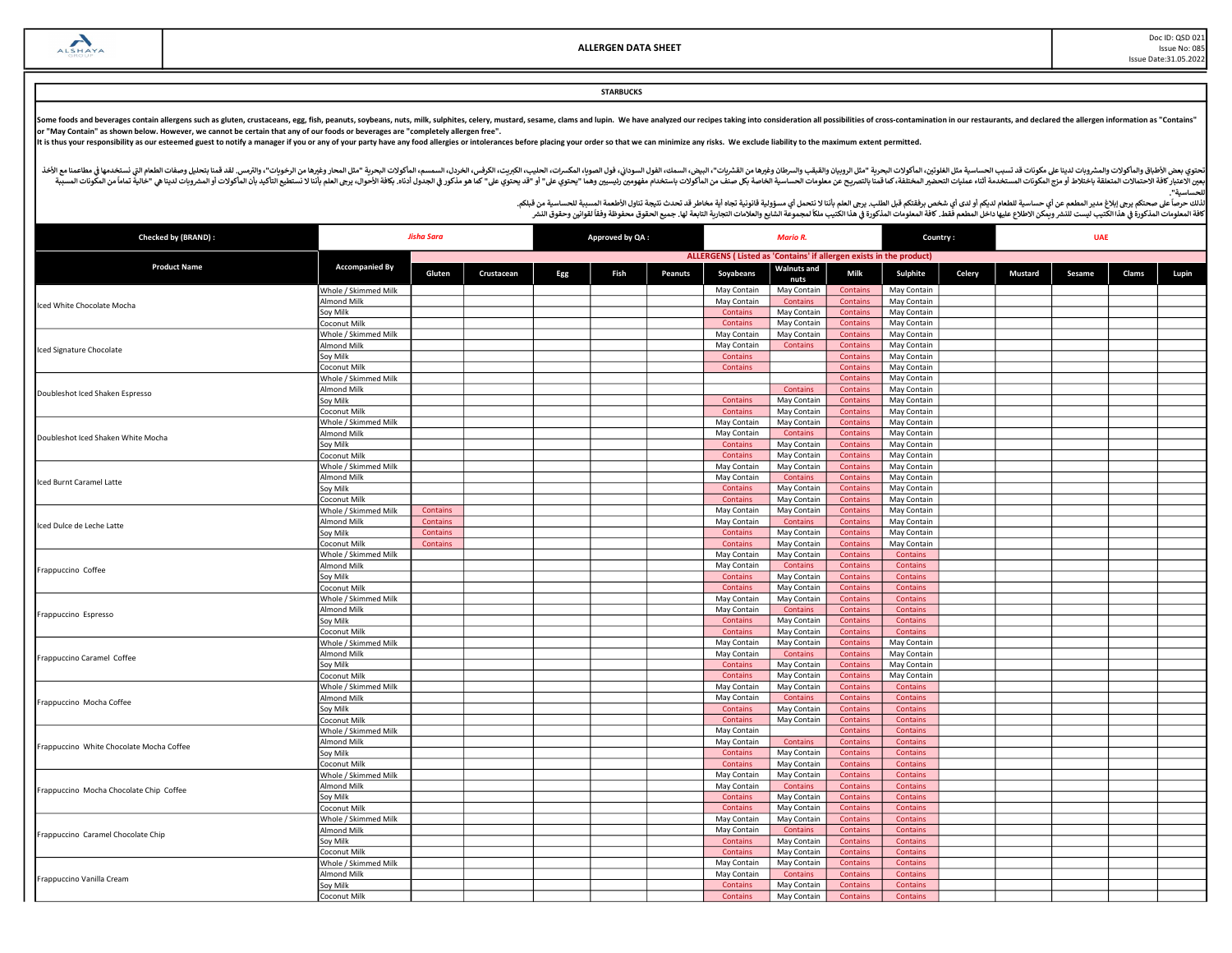#### **STARBUCKS**

Some foods and beverages contain allergens such as gluten, crustaceans, egg, fish, peanuts, soybeans, nuts, milk, sulphites, celery, mustard, sesame, clams and lupin. We have analyzed our recipes taking into consideration

It is thus your responsibility as our esteemed guest to notify a manager if you or any of your party have any food allergies or intolerances before placing your order so that we can minimize any risks. We exclude liability

أفخاله والمأكولات والمشروبات لدينا علىمكونات قد تسبب الحساسية مثل الطغورين الماكولات البودرية "مثل الروبيان والمقب والسودان وغيرها من الشروب والمعاشر ومغرها مناسب الموادا والموداء المروس الموادر الموداء المواس والمعامل الم مستر به المستر به المستر به المستخدمة التاريخية المستر المستر المستر المستر المستر المستر المستر المستر المستر المستر المستر المستر المستر المستر المستر المستر المستر المستر المستر المستر المستر المستر المستر المستر المست للحساسᘭة".

| Checked by (BRAND) :                    | Jisha Sara                  |                 |            | Approved by QA:<br><b>Mario R.</b> |      |         | <b>UAE</b><br>Country:                                             |                            |                 |             |        |                |        |       |       |
|-----------------------------------------|-----------------------------|-----------------|------------|------------------------------------|------|---------|--------------------------------------------------------------------|----------------------------|-----------------|-------------|--------|----------------|--------|-------|-------|
|                                         |                             |                 |            |                                    |      |         | ALLERGENS (Listed as 'Contains' if allergen exists in the product) |                            |                 |             |        |                |        |       |       |
| <b>Product Name</b>                     | <b>Accompanied By</b>       | Gluten          | Crustacean | Egg                                | Fish | Peanuts | Soyabeans                                                          | <b>Walnuts</b> and<br>nuts | Milk            | Sulphite    | Celery | <b>Mustard</b> | Sesame | Clams | Lupin |
|                                         | Whole / Skimmed Milk        |                 |            |                                    |      |         | May Contain                                                        | May Contain                | Contains        | Contains    |        |                |        |       |       |
|                                         | Almond Milk                 |                 |            |                                    |      |         | May Contain                                                        | Contains                   | Contains        | Contains    |        |                |        |       |       |
| Frappuccino Caramel Cream               | Soy Milk                    |                 |            |                                    |      |         | <b>Contains</b>                                                    | May Contain                | <b>Contains</b> | Contains    |        |                |        |       |       |
|                                         | Coconut Milk                |                 |            |                                    |      |         | Contains                                                           | May Contain                | <b>Contains</b> | Contains    |        |                |        |       |       |
|                                         | Whole / Skimmed Milk        |                 |            |                                    |      |         | May Contain                                                        | May Contain                | Contains        | Contains    |        |                |        |       |       |
| Frappuccino Mocha Cream                 | Almond Milk                 |                 |            |                                    |      |         | May Contain                                                        | Contains                   | <b>Contains</b> | May Contain |        |                |        |       |       |
|                                         | Soy Milk                    |                 |            |                                    |      |         | <b>Contains</b>                                                    | May Contain                | Contains        | May Contain |        |                |        |       |       |
|                                         | Coconut Milk                |                 |            |                                    |      |         | <b>Contains</b>                                                    | May Contain                | Contains        | May Contain |        |                |        |       |       |
|                                         | Whole / Skimmed Milk        |                 |            |                                    |      |         | May Contain                                                        | May Contain                | Contains        | May Contain |        |                |        |       |       |
| Frappuccino White Chocolate Mocha Cream | Almond Milk                 |                 |            |                                    |      |         | May Contain                                                        | Contains                   | Contains        | May Contain |        |                |        |       |       |
|                                         | Soy Milk                    |                 |            |                                    |      |         | <b>Contains</b>                                                    | May Contain                | <b>Contains</b> | May Contain |        |                |        |       |       |
|                                         | Coconut Milk                |                 |            |                                    |      |         | Contains                                                           | May Contain                | <b>Contains</b> | May Contain |        |                |        |       |       |
|                                         | <b>Nhole / Skimmed Milk</b> |                 |            |                                    |      |         | Contains                                                           | May Contain                | Contains        | May Contain |        |                |        |       |       |
| Frappuccino Chocolate Chip Cream        | Almond Milk                 |                 |            |                                    |      |         | Contains                                                           | Contains                   | <b>Contains</b> | May Contain |        |                |        |       |       |
|                                         | Soy Milk                    |                 |            |                                    |      |         | Contains                                                           | May Contain                | Contains        | May Contain |        |                |        |       |       |
|                                         | Coconut Milk                |                 |            |                                    |      |         | Contains                                                           | May Contain                | Contains        | May Contain |        |                |        |       |       |
| Cherry & Scream Creme Frappuccino       | Whole Milk                  |                 |            |                                    |      |         | Contains                                                           | May Contain                | Contains        | May Contain |        |                |        |       |       |
|                                         | Whole / Skimmed Milk        |                 |            |                                    |      |         | May Contain                                                        | May Contain                | <b>Contains</b> | Contains    |        |                |        |       |       |
|                                         | Almond Milk                 |                 |            |                                    |      |         | May Contain                                                        | Contains                   | Contains        | Contains    |        |                |        |       |       |
| Matcha Green Tea Cream Frappuccino      | Soy Milk                    |                 |            |                                    |      |         | Contains                                                           | May Contain                | Contains        | Contains    |        |                |        |       |       |
|                                         | Coconut Milk                |                 |            |                                    |      |         | Contains                                                           | May Contain                | Contains        | Contains    |        |                |        |       |       |
|                                         | Whole / Skimmed Milk        | Contains        |            |                                    |      |         | May Contain                                                        | May Contain                | Contains        | Contains    |        |                |        |       |       |
| Dulce de Leche Frappucino               | Almond Milk                 | Contains        |            |                                    |      |         | May Contain                                                        | <b>Contains</b>            | <b>Contains</b> | Contains    |        |                |        |       |       |
|                                         | Soy Milk                    | Contains        |            |                                    |      |         | Contains                                                           | May Contain                | Contains        | Contains    |        |                |        |       |       |
|                                         | Coconut Milk                | Contains        |            |                                    |      |         | Contains                                                           | May Contain                | <b>Contains</b> | Contains    |        |                |        |       |       |
|                                         | Whole / Skimmed Milk        | Contains        |            |                                    |      |         | May Contain                                                        | May Contain                | <b>Contains</b> | May Contain |        |                |        |       |       |
|                                         | Almond Milk                 | Contains        |            |                                    |      |         | May Contain                                                        | Contains                   | <b>Contains</b> | May Contain |        |                |        |       |       |
| Dulce de Leche Creme Frappucino         | Soy Milk                    | Contains        |            |                                    |      |         | Contains                                                           | May Contain                | Contains        | May Contain |        |                |        |       |       |
|                                         | Coconut Milk                | Contains        |            |                                    |      |         | Contains                                                           | May Contain                | <b>Contains</b> | May Contain |        |                |        |       |       |
|                                         | <b>Nhole / Skimmed Milk</b> |                 |            |                                    |      |         | Contains                                                           | May Contain                | Contains        | Contains    |        |                |        |       |       |
| Strawberry & Cream Frappuccino          | Almond Milk                 |                 |            |                                    |      |         | Contains                                                           | Contains                   | Contains        | Contains    |        |                |        |       |       |
|                                         | Soy Milk                    |                 |            |                                    |      |         | Contains                                                           | May Contain                | Contains        | Contains    |        |                |        |       |       |
|                                         | Coconut Milk                |                 |            |                                    |      |         | Contains                                                           | May Contain                | Contains        | Contains    |        |                |        |       |       |
| Vanilla Macchiato                       | Whole / Skimmed Milk        |                 |            |                                    |      |         | Contains                                                           | May Contain                | Contains        | Contains    |        |                |        |       |       |
| Strawberry & Cream Frappuccino          | <b>Almond Milk</b>          |                 |            |                                    |      |         | Contains                                                           | Contains                   | <b>Contains</b> | Contains    |        |                |        |       |       |
| Strawberry & Cream Frappuccino          | Soy Milk                    |                 |            |                                    |      |         | Contains                                                           | May Contain                | Contains        | Contains    |        |                |        |       |       |
| Strawberry & Cream Frappuccino          | Coconut Milk                |                 |            |                                    |      |         | Contains                                                           | May Contain                | Contains        | Contains    |        |                |        |       |       |
| Mango Passion Shaken                    |                             |                 |            |                                    |      |         |                                                                    | May Contain                |                 |             |        |                |        |       |       |
| Mango Passion Blend                     | $\sim$                      |                 |            |                                    |      |         |                                                                    | May Contain                |                 |             |        |                |        |       |       |
| Mixedberry shaken                       | $\sim$                      |                 |            |                                    |      |         |                                                                    | May Contain                |                 |             |        |                |        |       |       |
| Mixedberry Blend                        |                             |                 |            |                                    |      |         |                                                                    | May Contain                |                 |             |        |                |        |       |       |
|                                         | Whole / Skimmed Milk        | Contains        |            |                                    |      |         | Contains                                                           | May Contain                | Contains        | Contains    |        |                |        |       |       |
| Mocha cookie crumble Frappuccino        | <b>Almond Milk</b>          | Contains        |            |                                    |      |         | Contains                                                           | Contains                   | <b>Contains</b> | Contains    |        |                |        |       |       |
|                                         | Soy Milk                    | <b>Contains</b> |            |                                    |      |         | Contains                                                           | May Contain                | <b>Contains</b> | Contains    |        |                |        |       |       |
|                                         | Coconut Milk                | Contains        |            |                                    |      |         | Contains                                                           | May Contain                | <b>Contains</b> | Contains    |        |                |        |       |       |
|                                         | Whole / Skimmed Milk        | Contains        |            |                                    |      |         | Contains                                                           | May Contain                | Contains        | May Contain |        |                |        |       |       |
| Mocha cookie crumble Frappuccino Crème  | Almond Milk                 | <b>Contains</b> |            |                                    |      |         | Contains                                                           | Contains                   | Contains        | May Contain |        |                |        |       |       |
|                                         | Soy Milk                    | Contains        |            |                                    |      |         | Contains                                                           | May Contain                | Contains        | May Contain |        |                |        |       |       |
|                                         | oconut Milk                 | Contains        |            |                                    |      |         | Contains                                                           | May Contain                | Contains        | May Contain |        |                |        |       |       |
|                                         | Whole / Skimmed Milk        |                 |            |                                    |      |         | May Contain                                                        | May Contain                | <b>Contains</b> | Contains    |        |                |        |       |       |
| Coffee Chocolate Crunch Frappuccino     | Almond Milk                 |                 |            |                                    |      |         | May Contain                                                        | May Contain                | <b>Contains</b> | Contains    |        |                |        |       |       |
|                                         | Soy Milk                    |                 |            |                                    |      |         | Contains                                                           | May Contain                | Contains        | Contains    |        |                |        |       |       |
|                                         | Coconut Milk                |                 |            |                                    |      |         | Contains                                                           | May Contain                | <b>Contains</b> | Contains    |        |                |        |       |       |
|                                         | Whole / Skimmed Milk        |                 |            |                                    |      |         | May Contain                                                        | May Contain                | <b>Contains</b> |             |        |                |        |       |       |
| Chocolate Crunch Creme Frappuccino      | Almond Milk                 |                 |            |                                    |      |         | May Contain                                                        | May Contain                | Contains        |             |        |                |        |       |       |
|                                         | Soy Milk                    |                 |            |                                    |      |         | Contains                                                           | May Contain                | <b>Contains</b> |             |        |                |        |       |       |
|                                         | <b>Coconut Milk</b>         |                 |            |                                    |      |         | Contains                                                           | May Contain                | Contains        |             |        |                |        |       |       |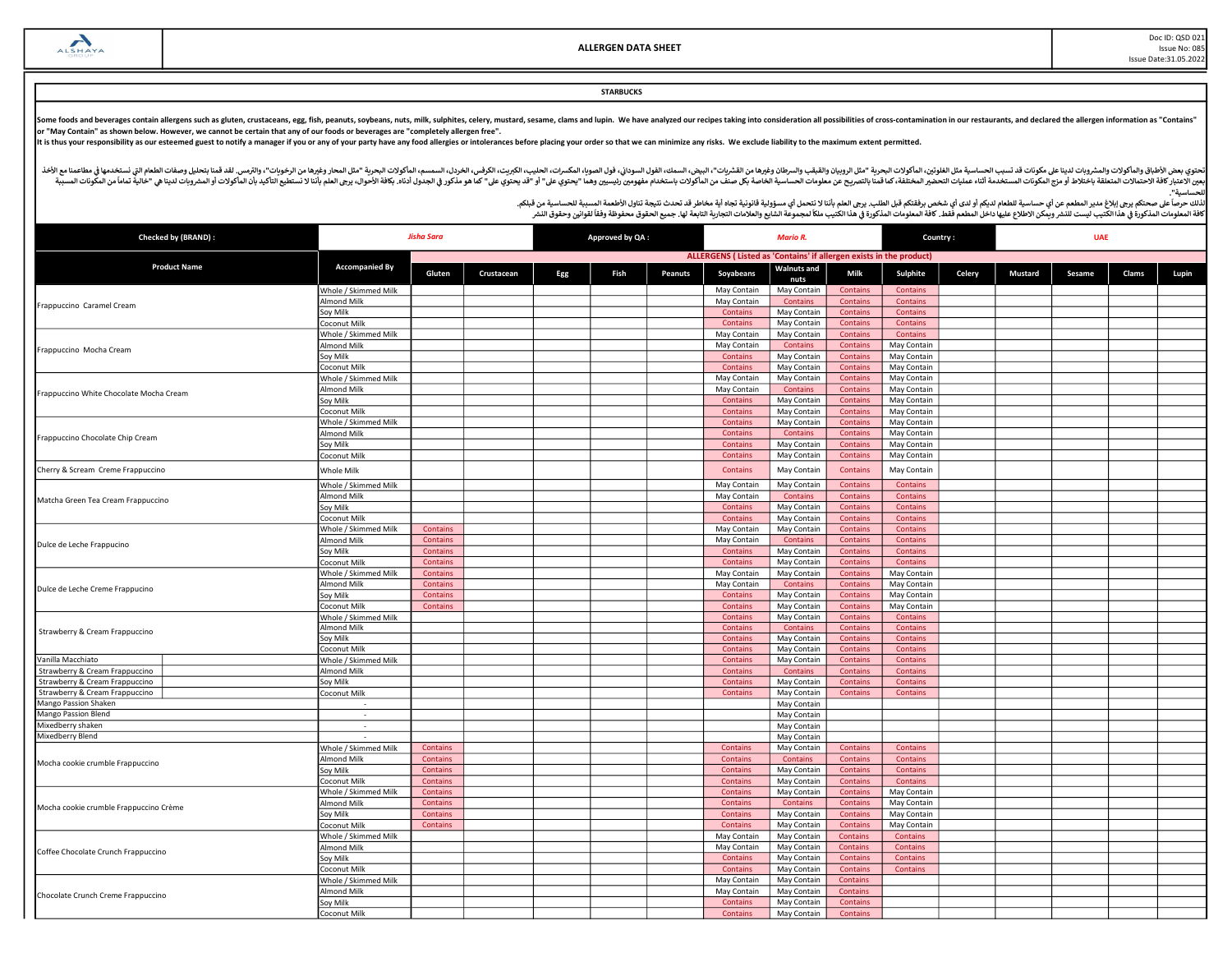Doc ID: QSD 021 Issue No: 085 Issue Date:31.05.2022

## **STARBUCKS**

Some foods and beverages contain allergens such as gluten, crustaceans, egg, fish, peanuts, soybeans, nuts, milk, sulphites, celery, mustard, sesame, clams and lupin. We have analyzed our recipes taking into consideration or "May Contain" as shown below. However, we cannot be certain that any of our foods or beverages are "completely allergen free".

It is thus your responsibility as our esteemed guest to notify a manager if you or any of your party have any food allergies or intolerances before placing your order so that we can minimize any risks. We exclude liability

أفخاله والمأكولات والمشروبات لدينا علىمكونات قد تسبب الحساسية مثل الطغورين الماكولات البودرية "مثل الروبيان والمقب والسودان وغيرها من الشروب والمعاشر ومغرها مناسب الموادا والموداء المروس الموادر الموداء المواس والمعامل الم مستر به المستر به المستر به المستخدمة التاريخية المستر المستر المستر المستر المستر المستر المستر المستر المستر المستر المستر المستر المستر المستر المستر المستر المستر المستر المستر المستر المستر المستر المستر المستر المست للحساسᘭة".

| Checked by (BRAND) :                   | <b>Jisha Sara</b>        |        |            | Approved by QA:<br><b>Mario R.</b> |      |         |                                                                    | Country:                   | <b>UAE</b>      |                 |        |         |        |       |       |
|----------------------------------------|--------------------------|--------|------------|------------------------------------|------|---------|--------------------------------------------------------------------|----------------------------|-----------------|-----------------|--------|---------|--------|-------|-------|
|                                        |                          |        |            |                                    |      |         | ALLERGENS (Listed as 'Contains' if allergen exists in the product) |                            |                 |                 |        |         |        |       |       |
| <b>Product Name</b>                    | <b>Accompanied By</b>    | Gluten | Crustacean | Egg                                | Fish | Peanuts | Soyabeans                                                          | <b>Walnuts and</b><br>nuts | Milk            | Sulphite        | Celery | Mustard | Sesame | Clams | Lupin |
|                                        | Whole / Skimmed Milk     |        |            |                                    |      |         | May Contain                                                        | May Contain                | <b>Contains</b> | <b>Contains</b> |        |         |        |       |       |
| Mocha Caramel Coffee Frappuccino       | Almond Milk              |        |            |                                    |      |         | May Contain                                                        | Contains                   | <b>Contains</b> | Contains        |        |         |        |       |       |
|                                        | Soy Milk                 |        |            |                                    |      |         | Contains                                                           | May Contain                | <b>Contains</b> | <b>Contains</b> |        |         |        |       |       |
|                                        | <b>Coconut Milk</b>      |        |            |                                    |      |         | Contains                                                           | May Contain                | <b>Contains</b> | Contains        |        |         |        |       |       |
|                                        | Whole / Skimmed Milk     |        |            |                                    |      |         | May Contain                                                        | May Contain                | <b>Contains</b> |                 |        |         |        |       |       |
| Mocha Caramel Cream Frappuccino        | Almond Milk              |        |            |                                    |      |         | May Contain                                                        | Contains                   | <b>Contains</b> |                 |        |         |        |       |       |
|                                        | Soy Milk                 |        |            |                                    |      |         | Contains                                                           | May Contain                | <b>Contains</b> |                 |        |         |        |       |       |
|                                        | Coconut Milk             |        |            |                                    |      |         | Contains                                                           | May Contain                | <b>Contains</b> |                 |        |         |        |       |       |
|                                        | Whole / Skimmed Milk     |        |            |                                    |      |         | May Contain                                                        | May Contain                | Contains        |                 |        |         |        |       |       |
| Berry Hot Chocolate                    | Almond Milk              |        |            |                                    |      |         | May Contain                                                        | <b>Contains</b>            | <b>Contains</b> |                 |        |         |        |       |       |
|                                        | oy Milk                  |        |            |                                    |      |         | Contains                                                           | May Contain                | Contains        |                 |        |         |        |       |       |
|                                        | <b>Coconut Milk</b>      |        |            |                                    |      |         | Contains                                                           | May Contain                | Contains        |                 |        |         |        |       |       |
|                                        | Whole / Skimmed Milk     |        |            |                                    |      |         | May Contain                                                        | May Contain                | Contains        | May Contain     |        |         |        |       |       |
| <b>Blonde Latte</b>                    | Almond Milk              |        |            |                                    |      |         | May Contain                                                        | Contains                   | May Contain     | May Contain     |        |         |        |       |       |
|                                        | Soy Milk                 |        |            |                                    |      |         | Contains                                                           | May Contain                | May Contain     | May Contain     |        |         |        |       |       |
|                                        | oconut Milk              |        |            |                                    |      |         | Contains                                                           | May Contain                | May Contain     | May Contain     |        |         |        |       |       |
|                                        | Whole / Skimmed Milk     |        |            |                                    |      |         | May Contain                                                        | May Contain                | <b>Contains</b> | May Contain     |        |         |        |       |       |
| Iced Blonde Latte                      | Almond Milk              |        |            |                                    |      |         | May Contain                                                        | Contains                   | May Contain     | May Contain     |        |         |        |       |       |
|                                        | Sov Milk                 |        |            |                                    |      |         | Contains                                                           | May Contain                | May Contain     | May Contain     |        |         |        |       |       |
|                                        | <b>Coconut Milk</b>      |        |            |                                    |      |         | Contains                                                           | May Contain                | May Contain     | May Contain     |        |         |        |       |       |
| Pink Coconut Starbucks Refresha Drink  | Coconut Milk             |        |            |                                    |      |         | Contains                                                           | May Contain                | Contains        |                 |        |         |        |       |       |
| Strawberry Acai Refresha               |                          |        |            |                                    |      |         |                                                                    |                            |                 |                 |        |         |        |       |       |
| Mango Iced Tea                         | $\sim$                   |        |            |                                    |      |         |                                                                    |                            |                 |                 |        |         |        |       |       |
| Peach Iced Tea                         |                          |        |            |                                    |      |         |                                                                    |                            |                 |                 |        |         |        |       |       |
| Doubleshot Hot Dulce de Leche          | Whole milk               |        |            |                                    |      |         | May Contain                                                        | May Contain                | <b>Contains</b> | May Contain     |        |         |        |       |       |
| Doubleshot Hot Salted Caramel          | Whole milk               |        |            |                                    |      |         | May Contain                                                        | May Contain                | <b>Contains</b> | May Contain     |        |         |        |       |       |
| White Mocha Iced DoubleShot            | Whole milk               |        |            |                                    |      |         | May Contain                                                        | May Contain                | <b>Contains</b> | May Contain     |        |         |        |       |       |
| Doubleshot Hot White Mocha             | Whole milk               |        |            |                                    |      |         | May Contain                                                        | May Contain                | <b>Contains</b> | May Contain     |        |         |        |       |       |
| Salted Caramel Iced DoubleShot         | Whole milk               |        |            |                                    |      |         | May Contain                                                        | May Contain                | Contains        | May Contain     |        |         |        |       |       |
| Iced Dulce de Leche DoubleShot         | Whole milk               |        |            |                                    |      |         | May Contain                                                        | May Contain                | <b>Contains</b> | May Contain     |        |         |        |       |       |
| Iced Salted Caramel Iced DoubleShot    | Whole milk               |        |            |                                    |      |         | May Contain                                                        | May Contain                | <b>Contains</b> | May Contain     |        |         |        |       |       |
| Italian Meringue Cloud Macchiato       | Skimmed Milk             |        |            | Contains                           |      |         | May Contain                                                        | May Contain                | Contains        | May Contain     |        |         |        |       |       |
| Syphon                                 |                          |        |            |                                    |      |         |                                                                    |                            |                 |                 |        |         |        |       |       |
| Chemex                                 |                          |        |            |                                    |      |         |                                                                    |                            |                 |                 |        |         |        |       |       |
| Pour over                              |                          |        |            |                                    |      |         |                                                                    |                            |                 |                 |        |         |        |       |       |
| Clover                                 |                          |        |            |                                    |      |         |                                                                    |                            |                 |                 |        |         |        |       |       |
| Coffee press                           |                          |        |            |                                    |      |         |                                                                    |                            |                 |                 |        |         |        |       |       |
| Nitro Cold brew                        |                          |        |            |                                    |      |         |                                                                    |                            |                 |                 |        |         |        |       |       |
| Nitro Cold brew with Cold Foam         | <b>Skimmed Milk</b>      |        |            |                                    |      |         | May Contain                                                        | May Contain                | Contains        | May Contain     |        |         |        |       |       |
| Reserve Nitro Cold brew with Cold Foam | Skimmed Milk             |        |            |                                    |      |         | May Contain                                                        | May Contain                | <b>Contains</b> | May Contain     |        |         |        |       |       |
| Nitro Caramel Cold Foam                | <b>Skimmed Milk</b>      |        |            |                                    |      |         | May Contain                                                        | May Contain                | <b>Contains</b> | <b>Contains</b> |        |         |        |       |       |
| Reserve Nitro Caramel Cold Foam        | Skimmed Milk             |        |            |                                    |      |         | May Contain                                                        | May Contain                | Contains        | Contains        |        |         |        |       |       |
| Coffee of the Day                      |                          |        |            |                                    |      |         |                                                                    |                            |                 |                 |        |         |        |       |       |
| Turkish Coffee (Solo)                  | $\sim$                   |        |            |                                    |      |         |                                                                    |                            |                 |                 |        |         |        |       |       |
| Turkish Coffee (Doppio)                |                          |        |            |                                    |      |         |                                                                    |                            |                 |                 |        |         |        |       |       |
| Caramel Infuse Latte                   | Whole Milk               |        |            |                                    |      |         | May Contain                                                        |                            | Contains        | May Contain     |        |         |        |       |       |
| Vanilla Cold Brew Latte                | Skimmed Milk             |        |            |                                    |      |         | May Contain                                                        |                            | Contains        | Contains        |        |         |        |       |       |
| Sparkling Mint Espresso                | $\overline{\phantom{a}}$ |        |            |                                    |      |         |                                                                    |                            |                 |                 |        |         |        |       |       |
| Nitro Cold Brew Float                  | ÷.                       |        |            | Contains                           |      |         | May Contain                                                        |                            | <b>Contains</b> | May Contain     |        |         |        |       |       |
| Cold Brew Float                        |                          |        |            | Contains                           |      |         | May Contain                                                        | May Contain                | <b>Contains</b> | May Contain     |        |         |        |       |       |
| Reserve Vanilla Bean Freddo            | <b>Skimmed Milk</b>      |        |            |                                    |      |         | May Contain                                                        | May Contain                | <b>Contains</b> | May Contain     |        |         |        |       |       |
| Reserve Cold Brew Vanilla Sweet Cream  |                          |        |            |                                    |      |         | May Contain                                                        | May Contain                | <b>Contains</b> | Contains        |        |         |        |       |       |
| Reserve Cold Brew Tonic                | $\sim$                   |        |            |                                    |      |         |                                                                    |                            |                 |                 |        |         |        |       |       |
| Reserve Cold Brew Tonic Lemon          | ÷                        |        |            |                                    |      |         |                                                                    |                            |                 |                 |        |         |        |       |       |
| Reserve Cold Brew Ginger Ale           | $\sim$                   |        |            |                                    |      |         |                                                                    |                            |                 |                 |        |         |        |       |       |
| Reserve White Mocha Freddo             | <b>Skimmed Milk</b>      |        |            |                                    |      |         | May Contain                                                        | May Contain                | Contains        | May Contain     |        |         |        |       |       |
|                                        |                          |        |            |                                    |      |         |                                                                    |                            |                 |                 |        |         |        |       |       |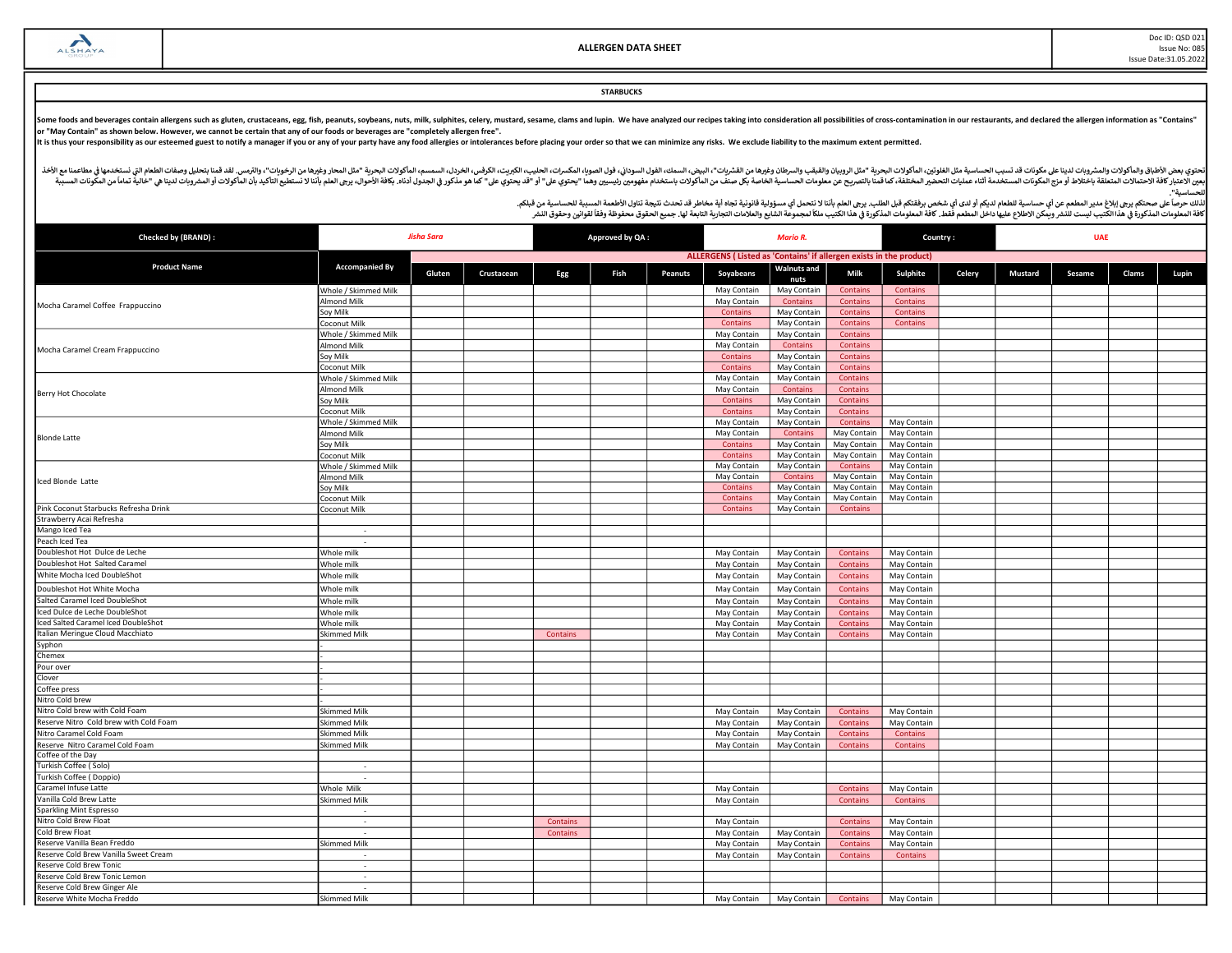Doc ID: QSD 021 Issue No: 085 Issue Date:31.05.2022

**STARBUCKS** 

Some foods and beverages contain allergens such as gluten, crustaceans, egg, fish, peanuts, soybeans, nuts, milk, sulphites, celery, mustard, sesame, clams and lupin. We have analyzed our recipes taking into consideration

It is thus your responsibility as our esteemed guest to notify a manager if you or any of your party have any food allergies or intolerances before placing your order so that we can minimize any risks. We exclude liability

أفخاله والمأكولات والمشروبات لدينا علىمكونات قد تسبب الحساسية مثل الطغورين الماكولات البودرية "مثل الروبيان والمقب والسودان وغيرها من الشروب والمعاشر ومغرها مناسب الموادا والموداء المروس الموادر الموداء المواس والمعامل الم مستر به المستر به المستر به المستخدمة التاريخية المستر المستر المستر المستر المستر المستر المستر المستر المستر المستر المستر المستر المستر المستر المستر المستر المستر المستر المستر المستر المستر المستر المستر المستر المست للحساسᘭة".

| Checked by (BRAND) :                                    |                       | <b>Jisha Sara</b> |            |          | Approved by QA: |         |                                                                    |                            | Country: |          | <b>UAE</b> |         |        |       |       |
|---------------------------------------------------------|-----------------------|-------------------|------------|----------|-----------------|---------|--------------------------------------------------------------------|----------------------------|----------|----------|------------|---------|--------|-------|-------|
|                                                         |                       |                   |            |          |                 |         | ALLERGENS (Listed as 'Contains' if allergen exists in the product) |                            |          |          |            |         |        |       |       |
| <b>Product Name</b>                                     | <b>Accompanied By</b> | Gluten            | Crustacean | Egg      | Fish            | Peanuts | Soyabeans                                                          | <b>Walnuts and</b><br>nuts | Milk     | Sulphite | Celery     | Mustard | Sesame | Clams | Lupin |
| <b>Teas &amp; Refreshment</b>                           |                       |                   |            |          |                 |         |                                                                    |                            |          |          |            |         |        |       |       |
| Earl Grey Tea<br>Earl Grey Tea                          | $\sim$                |                   |            |          |                 |         |                                                                    |                            |          |          |            |         |        |       |       |
| English Breakfast Tea                                   | $\sim$                |                   |            |          |                 |         |                                                                    |                            |          |          |            |         |        |       |       |
| Green Tea                                               | $\sim$                |                   |            |          |                 |         |                                                                    |                            |          |          |            |         |        |       |       |
| Mint Tea                                                | $\sim$                |                   |            |          |                 |         |                                                                    |                            |          |          |            |         |        |       |       |
| Lemon Mint Breeze                                       | $\sim$                |                   |            |          |                 |         |                                                                    |                            |          |          |            |         |        |       |       |
| <b>Black Tea Lemonade</b>                               | $\sim$                |                   |            |          |                 |         |                                                                    |                            |          |          |            |         |        |       |       |
| Fizzio Black Tea Lemonade                               | $\sim$                |                   |            |          |                 |         |                                                                    |                            |          |          |            |         |        |       |       |
| Fizzio Lemon Mint Breeze                                | $\sim$                |                   |            |          |                 |         |                                                                    |                            |          |          |            |         |        |       |       |
| Fizzio Mix Berries Tea                                  | $\sim$                |                   |            |          |                 |         |                                                                    |                            |          |          |            |         |        |       |       |
| Fizzio Peach White Tea                                  | $\sim$                |                   |            |          |                 |         |                                                                    |                            |          |          |            |         |        |       |       |
| Teavana Shaken Iced Black Tea                           | $\sim$                |                   |            |          |                 |         |                                                                    |                            |          |          |            |         |        |       |       |
| Teavana Shaken Iced Green Tea                           | $\sim$                |                   |            |          |                 |         |                                                                    |                            |          |          |            |         |        |       |       |
| Teavana Shaken Iced Black Tea Lemonade                  | $\sim$                |                   |            |          |                 |         |                                                                    |                            |          |          |            |         |        |       |       |
| Teavana Shaken Iced Green Tea Lemonade                  | $\sim$                |                   |            |          |                 |         |                                                                    |                            |          |          |            |         |        |       |       |
| Teavana Peach White Shaken Iced Tea                     | $\sim$                |                   |            |          |                 |         |                                                                    |                            |          |          |            |         |        |       |       |
| Teavana Shaken Mango Black Tea Lemonade                 | $\sim$                |                   |            |          |                 |         |                                                                    |                            |          |          |            |         |        |       |       |
| Teavana Shaken Blackberry Mojito Green Tea Lemonade     | $\sim$                |                   |            |          |                 |         |                                                                    |                            |          |          |            |         |        |       |       |
| Teavana Fusions Peach                                   | $\sim$                |                   |            |          |                 |         |                                                                    |                            |          |          |            |         |        |       |       |
| Teavana Fusions Strawberry                              | $\sim$                |                   |            |          |                 |         |                                                                    |                            |          |          |            |         |        |       |       |
| <b>MANGO PASSION JUICE BLEND</b>                        | $\sim$                |                   |            |          |                 |         |                                                                    |                            |          |          |            |         |        |       |       |
| MIXED BERRY JUICE BLEND                                 | $\sim$                |                   |            |          |                 |         |                                                                    |                            |          |          |            |         |        |       |       |
| Add-Ons                                                 |                       |                   |            |          |                 |         |                                                                    |                            |          |          |            |         |        |       |       |
| Hazelnut Syrup<br>Hazelnut Syrup                        | $\sim$                |                   |            |          |                 |         |                                                                    | Contains                   |          |          |            |         |        |       |       |
| Almond Syrup<br>Almond Syrup                            | $\sim$                |                   |            |          |                 |         |                                                                    | Contains                   |          |          |            |         |        |       |       |
| Toffee Nut Syrup<br>Toffee Nut Syrup                    | $\sim$                |                   |            |          |                 |         |                                                                    | Contains                   |          |          |            |         |        |       |       |
| Vanilla Syrup<br>Vanilla Syrup                          | $\sim$                |                   |            |          |                 |         |                                                                    |                            |          | Contains |            |         |        |       |       |
| Add Shot of coffee<br>Add Shot of coffee                | $\sim$                |                   |            |          |                 |         |                                                                    |                            |          |          |            |         |        |       |       |
| Sugar Cane Syrup<br>Caramel Drizzle<br>Sugar Cane Syrup | $\sim$                |                   |            |          |                 |         |                                                                    |                            |          |          |            |         |        |       |       |
|                                                         | $\sim$                |                   |            |          |                 |         |                                                                    |                            | Contains | Contains |            |         |        |       |       |
| Java Chips                                              | $\sim$                | Contains          |            |          |                 |         | Contains                                                           |                            |          |          |            |         |        |       |       |
| <b>Decaf Coffee</b>                                     | $\sim$                |                   |            |          |                 |         |                                                                    |                            |          |          |            |         |        |       |       |
| <b>WCM</b>                                              | $\sim$                |                   |            |          |                 |         |                                                                    |                            | Contains |          |            |         |        |       |       |
| Mocha/chocolate drizzle                                 | $\sim$                |                   |            |          |                 |         |                                                                    |                            |          |          |            |         |        |       |       |
| Add whipping Cream                                      | $\sim$                |                   |            |          |                 |         |                                                                    |                            | Contains |          |            |         |        |       |       |
| Whole Milk / Skimmed Milk                               | $\sim$                |                   |            |          |                 |         |                                                                    |                            | Contains |          |            |         |        |       |       |
| Mint Syrup                                              | $\sim$                |                   |            |          |                 |         |                                                                    |                            |          |          |            |         |        |       |       |
| Soya milk                                               | $\sim$                |                   |            |          |                 |         | <b>Contains</b>                                                    |                            |          |          |            |         |        |       |       |
| Almond milk                                             | $\sim$                |                   |            |          |                 |         |                                                                    | Contains                   |          |          |            |         |        |       |       |
| Coconut milk                                            | $\sim$                |                   |            |          |                 |         | Contains                                                           |                            |          |          |            |         |        |       |       |
| Guatemala 2nd bean                                      | $\sim$                |                   |            |          |                 |         |                                                                    |                            |          |          |            |         |        |       |       |
| Ethiopia 2nd bean                                       | $\sim$                |                   |            |          |                 |         |                                                                    |                            |          |          |            |         |        |       |       |
| Colombia 2nd bean                                       | $\sim$                |                   |            |          |                 |         |                                                                    |                            |          |          |            |         |        |       |       |
| Guatemala Casi Cielo                                    | $\sim$                |                   |            |          |                 |         |                                                                    |                            |          |          |            |         |        |       |       |
| 3 region 2nd bean                                       | $\sim$                |                   |            |          |                 |         |                                                                    |                            |          |          |            |         |        |       |       |
| Kati Kati 2nd bean                                      | $\sim$                |                   |            |          |                 |         |                                                                    |                            |          |          |            |         |        |       |       |
| Chocolate Coins                                         | $\sim$                |                   |            |          |                 |         | Contains                                                           |                            |          |          |            |         |        |       |       |
| Affogato                                                | $\sim$                |                   |            | Contains |                 |         |                                                                    |                            | Contains |          |            |         |        |       |       |
| <b>Whole Bean Coffees</b>                               |                       |                   |            |          |                 |         |                                                                    |                            |          |          |            |         |        |       |       |
| Columbia Coffee                                         | $\sim$                |                   |            |          |                 |         |                                                                    |                            |          |          |            |         |        |       |       |
| Veranda Coffee                                          | $\sim$                |                   |            |          |                 |         |                                                                    |                            |          |          |            |         |        |       |       |
| <b>House Blend Coffee</b>                               | $\sim$                |                   |            |          |                 |         |                                                                    |                            |          |          |            |         |        |       |       |
| <b>Ethiopia Coffee</b>                                  | $\sim$                |                   |            |          |                 |         |                                                                    |                            |          |          |            |         |        |       |       |
| Sumatra Coffee                                          | $\sim$                |                   |            |          |                 |         |                                                                    |                            |          |          |            |         |        |       |       |
| Guatemala Coffee                                        | $\sim$                |                   |            |          |                 |         |                                                                    |                            |          |          |            |         |        |       |       |
| <b>Holiday Blend Coffee</b>                             | $\sim$                |                   |            |          |                 |         |                                                                    |                            |          |          |            |         |        |       |       |